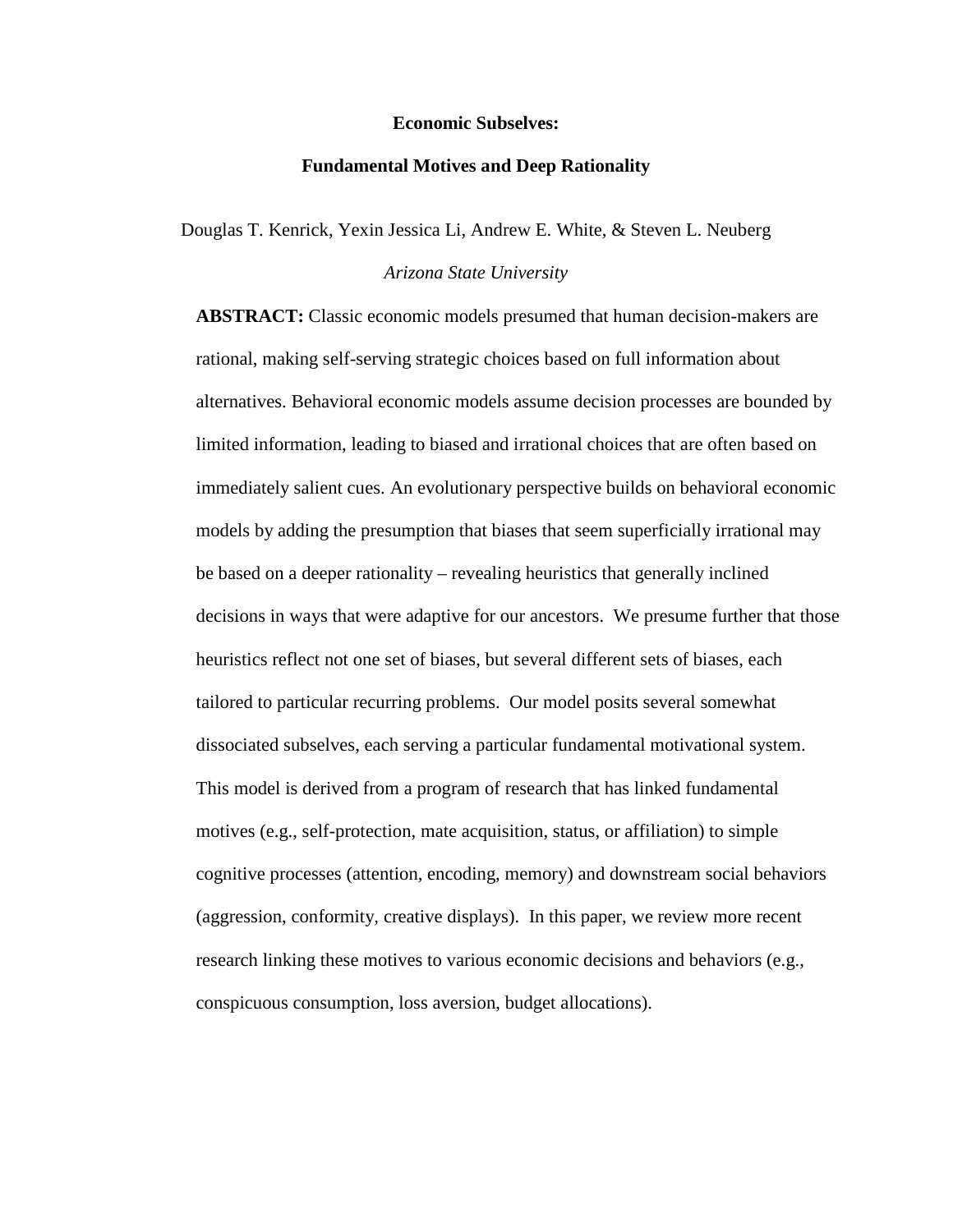What is the psychology of economic decision-making? The prevailing answers to that question have focused on the extent to which human decisions are flawed and irrational. We will suggest instead that many common biases and heuristics reflect a deeper adaptive rationality. We will further suggest that instead of a single human mind constrained by a single set of biases and striving toward a monolithic goal of utility maximization, our brains contain several distinct subselves, each with a different set of priorities, pursuing a different set of utility functions. We will also consider a number of testable hypotheses that flow from this perspective.

### **Econs versus Humans versus Morons**

Over the last few decades, the fusion of ideas from economics and psychology has led to the emergence of the field of behavioral economics. Behavioral economists have stressed that economic decision-making is severely constrained by the information processing limitations of the human brain (Kahneman, 2008; Simon, 1955; 1956). Because conscious processing is limited to  $7 \pm 2$  bits of information, and cannot therefore take account of all potentially relevant costs and benefits, decision makers must rely on simple heuristics (Tversky & Kahneman, 1974). Behavioral economists take issue with a central assumption of traditional economics – that people's decision are eminently "rational" – in the sense of maximizing future satisfaction (Vohs & Luce, 2010). Along these lines, some behavioral economists make a distinction between "econs" and "humans:"

"If you look at economics textbooks, you will learn that *homo economicus* can think like Albert Einstein, store as much memory as IBM's Big Blue, and exercise the willpower of Mahatma Gandhi. Real people have trouble with long division if they don't have a calculator, sometimes forget their spouse's birthday, and have a hangover on New Year's Day. They are not *homo economicus*; they are *homo*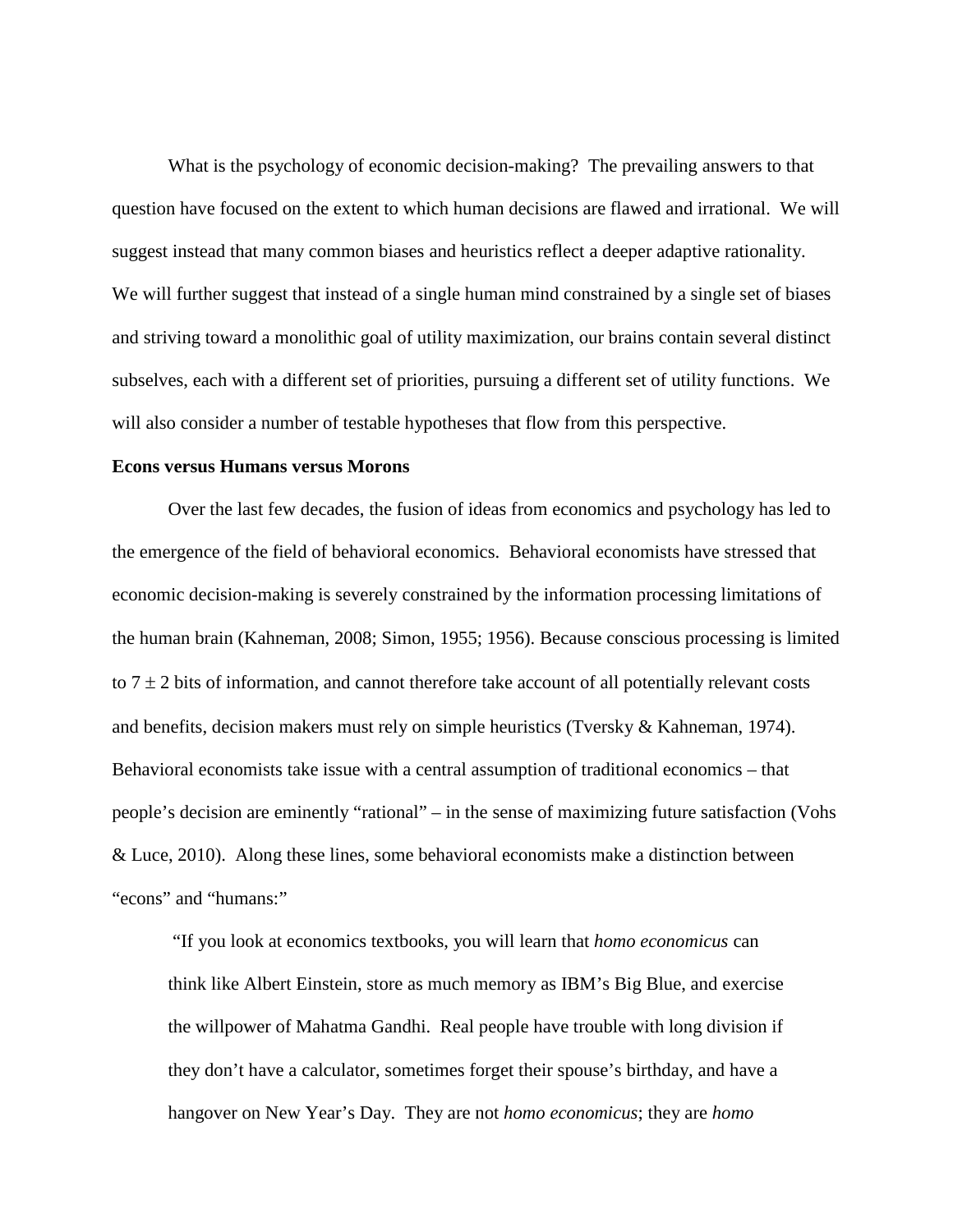*sapiens*." (Thaler & Sunstein, 2008, p. 10 *or so, I have an electronic version, so page numbers don't exist*).

Behavioral economists are fond of recounting the ways real people are "susceptible to irrelevant influences from their immediate environment, irrelevant emotions, shortsightedness, and other forms of irrationality…" (Ariely, 2008, p. 240). Ariely's (2008) book *Predictably Irrational*  provides an entertaining compendium of people's decision-making foibles. For example, merely exposing someone to a randomly high (or randomly low) number that has absolutely nothing to do with the purchasing decision (such as the last 3 digits of their social security number) will inspire him or her to pay much more (or much less) for the same item (Ariely, Loewenstein,  $\&$ Prelec, 2003). Such findings suggest that real people making real decisions are not the omniscient economic savants of classic models; ndeed, one could easily get the impression that real humans are rather dim-witted decision-makers.

Although there is no doubt that human information processing is limited, and that people are possessed of numerous irrational biases, we will argue that actual humans are somewhere midway between econs and morons. Our general approach here is consistent with other researchers who have begun to consider decision-making as reflecting underlying adaptive biases (e.g., Cooper, 1987; Gandolfi, Gandolfi, & Barash, 2002; Wang, 2002; Wang & Dvorak, 2010; Kanazawa, 2001; Todd & Gigerenzer, 2007). As Todd and Gigerenzer and their colleagues have pointed out, accurate and efficient choices may be more likely to follow if people use of simple heuristics than if they instead try to deeply consider all possible sources of information relevant to a given decision. Consider, for example, that learning a few simple heuristics can allow a person to win chess games against opponents who exert much greater cognitive effort considering all possible next moves of all pieces on the board.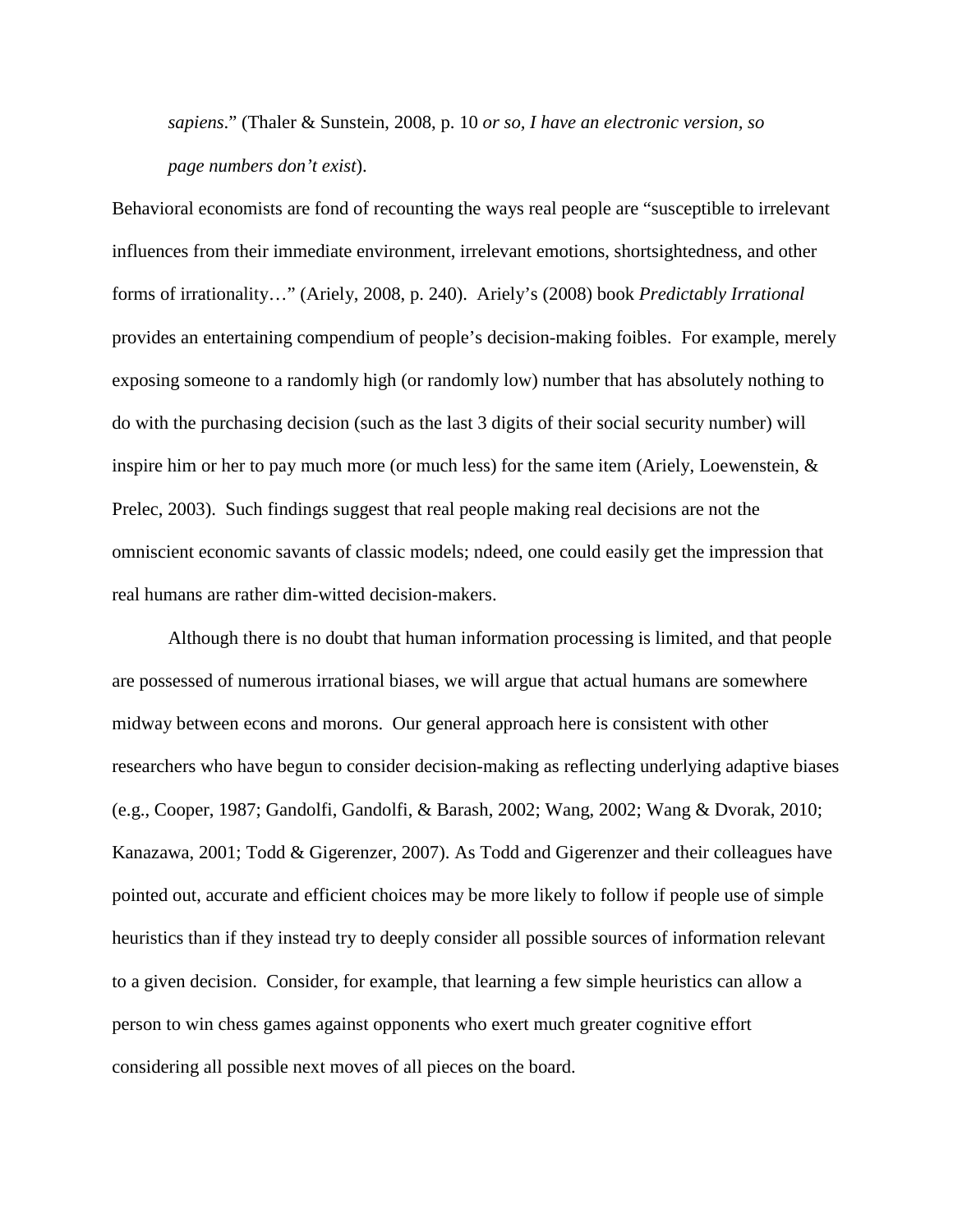We agree that decision-making is influenced by heuristics and other psychological biases, but we propose that these biases are anything but arbitrary and irrational. Instead, those biases are outputs of mental and emotional mechanisms designed to maximize not immediate personal satisfaction, but long-term genetic success. Furthermore, we incorporate the notion of modularity in a central way. Rather than a single rational decision-maker operating according to a single set of utility-maximizing rules, our view presumes that all of us have a number of different decisionmaking subselves inside our heads. Each of our subselves pays attention to different costs and benefits and weights them differently, in ways designed to deal with the most prominent threat or opportunity on our life's horizon. Together, these proposals create a model of human decisionmaking that is grounded in what we refer to as *Deep Rationality* (Kenrick, Griskevicius, Sundie, Li, Li, & Neuberg, 2009).

# **Life History Theory: Economics isn't all about money**

At the broadest level, economics is about how people allocate scarce resources to attain utility (or expected satisfaction) (e.g., Bronfenbrenner, Sichel, & Gardner, 1990; Mas-Collel, Whinston, & Green, 1995). When most of us think about economics we think about money, and how people allocate financial budgets in exchange for goods or services on the market. Much of the field of economics is in fact concerned with the exchange of money, and with mathematical models describing how quantities of money are exchanged at the individual and aggregate levels. Money is in fact a convenient and quantifiable way to represent the otherwise squishy concept of "utility." Money makes it possible to put a precise numeric value on the expected satisfaction that a consumer will derive from an apple, a pear, a Macbook air, or a jewel-encrusted iPhone.

But in everyday life, many if not most of our decisions about scarce resources do not involve the exchange of cash; more commonly, people have to determine how to allocate limited time budgets and decide whether to burn caloric energy on one task as opposed to another.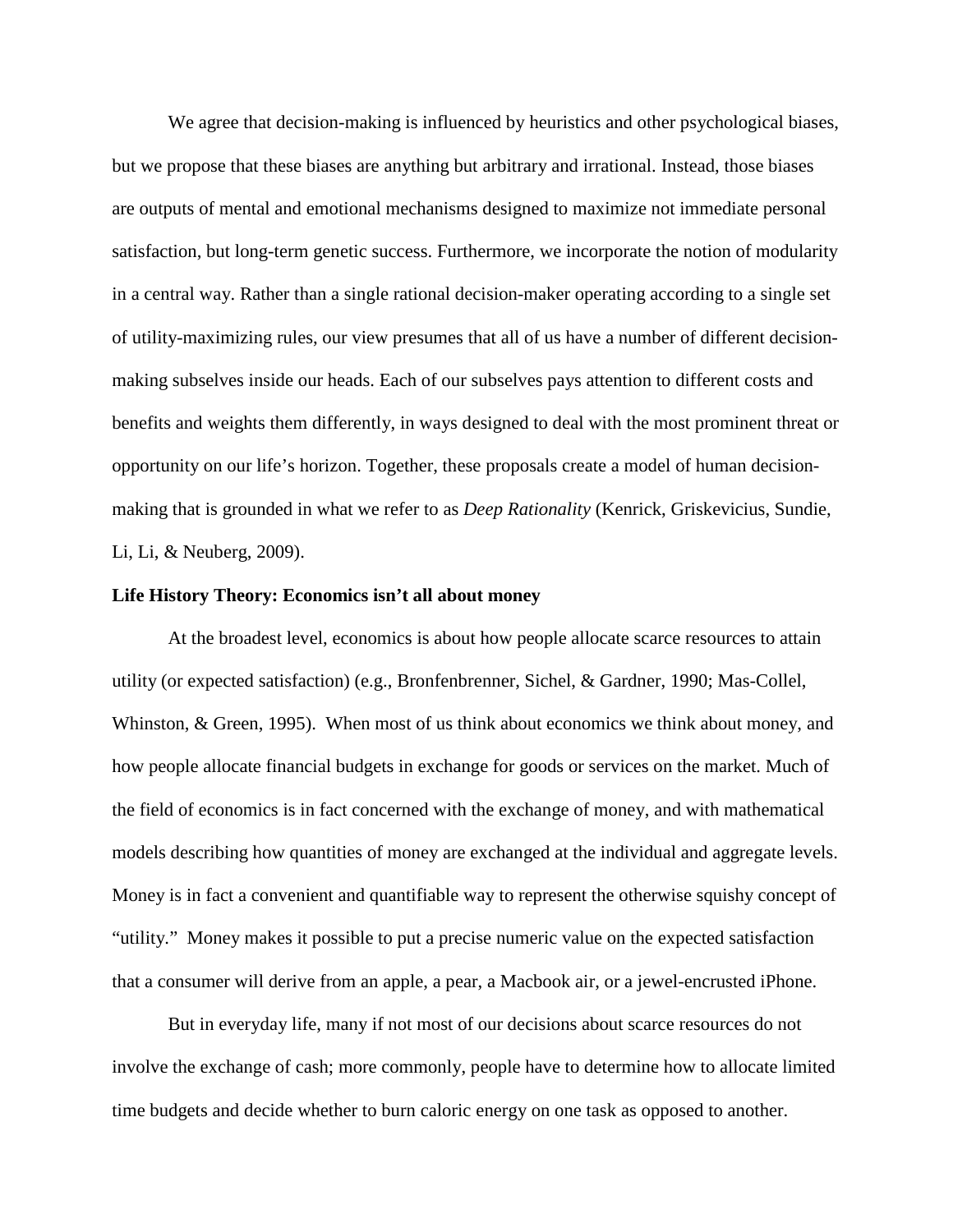People's budget allocation decisions often involve whether or not to invest time and effort in salvaging particular social relationships, maintaining their homes and yards, traveling to visit relatives and friends who live in distant cities, increasing their own human capital (by further education, reading, attending conferences), and so on. Indeed, before our ancestors ever had money in any form, they made economic decisions.

Looked at in this light, even nonhuman animals engage in economic decision making – continually facing decisions about how and when to allocate their inherently limited budgets of time and energy. In fact, a whole subfield of biology, called *life history theory,* is devoted to studying such decisions (e.g., Kaplan & Gangestad, 2005; Stearns, Allal & Mace, 2008). Life history theory describes how organisms make decisions about the allocation of scarce resources over the lifespan, and attempts to answer questions such as: Why do organisms invest relatively more or less time and energy developing their bodies before reproduction? (Humans and elephants spend over a decade in pre-reproductive development, for example, whereas other mammals take only a few months). Once an animal becomes reproductively mature, does it devote all its resources to one short reproductive burst (as in the case of salmon or century plants), or spread its reproductive efforts over several episodes spanning months or years (as in the case of oak trees and humans)? Does the organism allocate resources to caring for its offspring after they are born, and if so, how much care should be invested before leaving offspring to fend for themselves? Life history models assume that resources are always limited, and that development involves trade-offs in when and how to allocate those scarce resources. What constitutes a favorable or unfavorable trade-off depends on a dynamic interaction of environmental pressures (current threats and opportunities), inherited predispositions (useful traits and constraining traits the animal inherited), and the animal's current stage of development.

Life histories are commonly divided into two broad categories: *somatic effort* and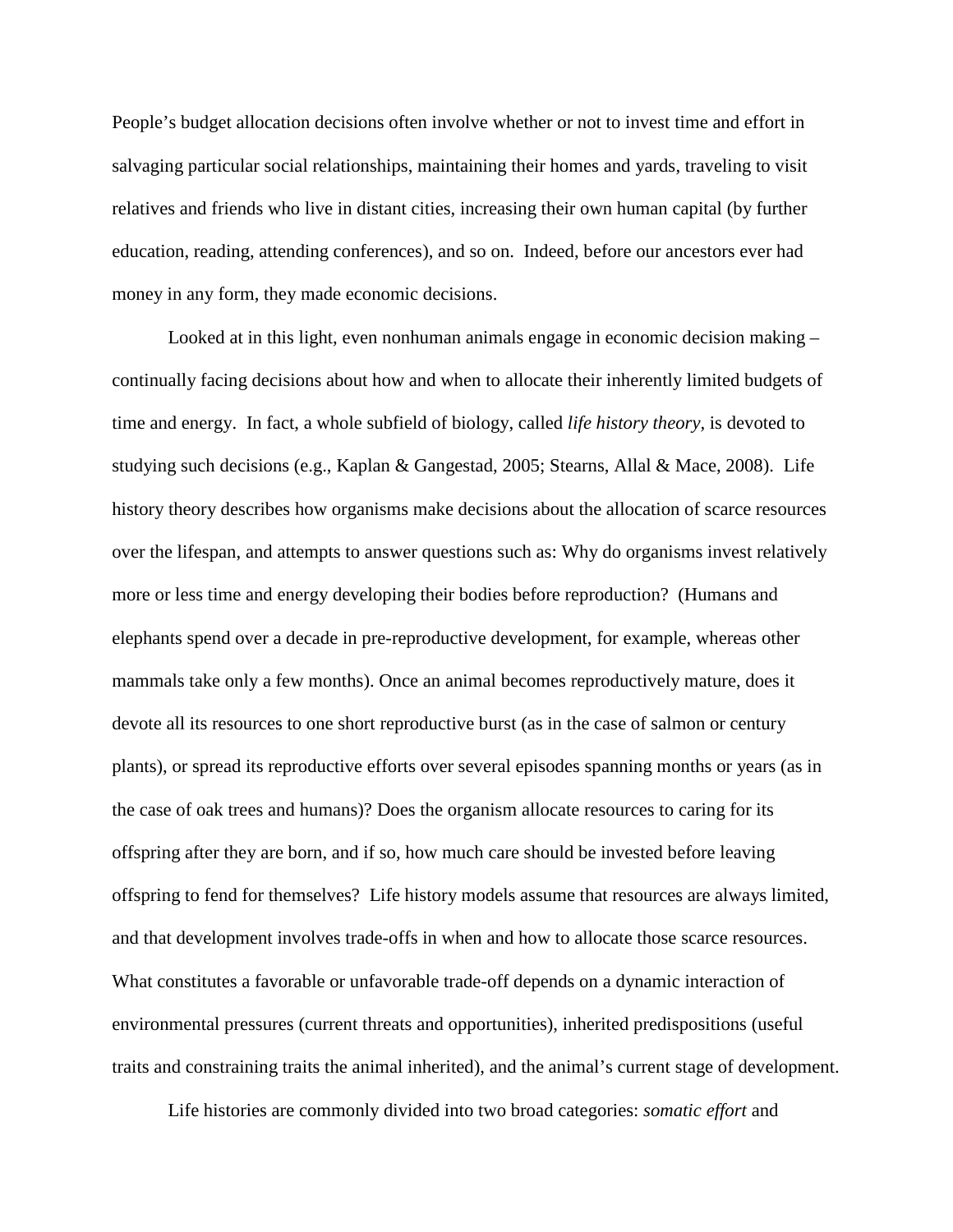*reproductive effort* (Alexander, 1987). Somatic effort is the energy expended to build and maintain the body. It is analogous to making investments to build a larger bank account. Reproductive effort is analogous to spending that bank account in ways that will replicate the individual's genes. Reproductive effort can be further divided into *mating, parental care*, and *investment in other relatives* (Alexander, 1987). Investment in other relatives is considered reproductive effort because grandchildren, siblings, nieces, nephews, or cousins share common genes.

The key life-history tasks can be arranged into a simple developmental hierarchy. Somatic efforts form the necessary developmental base required before mating efforts can unfold, and parenting efforts build upon the base of earlier somatic and mating efforts. In any species reproducing more than once, these goal systems do not replace one another. For example, adult mammals divide current resources between somatic effort (eating, drinking, and protecting themselves), attracting and keeping mates, and caring for offspring. Given that resources are inherently finite, time and energy invested in one activity must be taken from others. For example, more mating effort means fewer resources available for parenting.

Combining ideas from life history theory with emerging ideas about modular motivational systems (to be discussed in more detail below), we have suggested some architectural modifications to Maslow's familiar pyramid of motives (see Figure 1). Young children devote their energy resources mainly to satisfying very simple somatic needs, such as hunger, thirst, and the need for warmth. Highly dependent on their parents, young children initially invest little in social capital (as in making friends or trying to win respect). In the preschool years, children begin to invest resources in social capital via developing affiliative networks. Once the child has developed a few friends, he or she begins to invest energy to gain respect (one first needs friends before caring what they think about you). Humans do not invest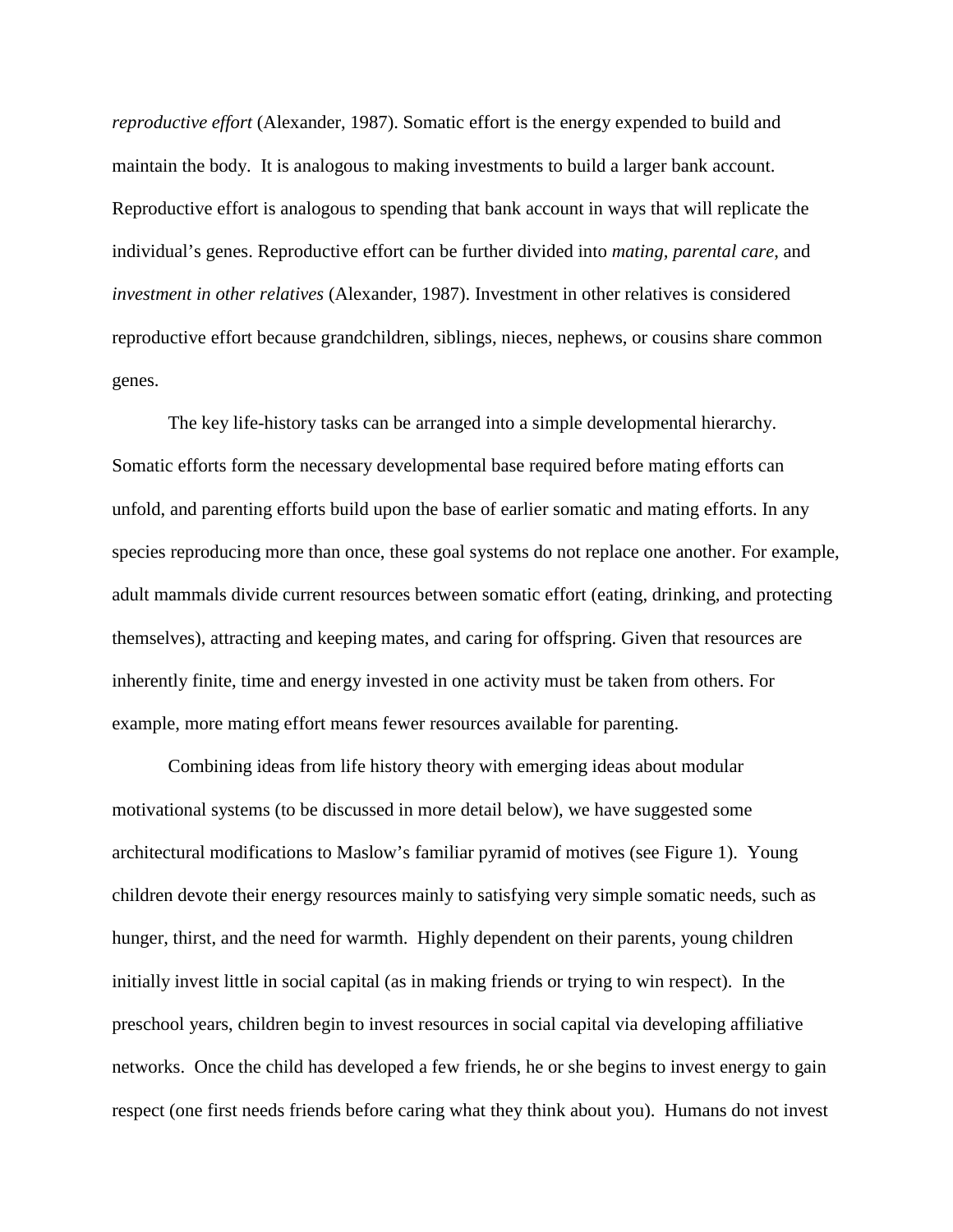energy in mating goals until they have reached puberty. Parenting motives are necessarily later, since one can not invest in offspring until one has found someone with whom to mate. Although different motivational systems come on line at different developmental phases, early developing systems do not disappear, but remain available when particular environmental challenges arise. And this view is inherently economic, conceptualizing human motivational systems as sets of plans for efficiently allocating resources to achieving different goals, in ways that ultimately maximize the odds of successful reproduction.

----- Figure 1 about here -----------

#### **Subselves and Fundamental Motives**

On our view, different motivational systems are associated with different sets of decision biases, each designed to deal with particular environmental threats and opportunities (Ackerman & Kenrick, 2008; Kenrick et al., 2003; Kenrick, Griskevicius, Neuberg, & Schaller, 2010; Neuberg, Kenrick, & Schaller, in press; Schaller et al., 2007). Situations involving affiliation, status, self-protection, mate acquisition, mate retention, kin care, and disease avoidance thus invoke different, and sometimes incompatible, cognitive biases. Our model follows upon several decades of research demonstrating that humans have different domain-specific systems for dealing with different types of adaptive problems, including learning aversions to different types of objects, language learning, long-term memory for different types of objects, facial recognition, spatial location, object perception, and fear conditioning (e.g., Barrett & Kurzban, 2006; Domjan, 2005; Klein, Cosmides, Tooby, & Chance, 2002; Sherry & Schacter, 1987).

One can think about these fundamental motivational systems in terms of Martindale's (1980) notion of ''subselves''—as sets of subprograms for dealing with general categories of adaptive problems, linked in associative networks (Kenrick, 2006; Kenrick & Shiota, 2008; Kurzban & Aktipis, 2007). For example, seeing an attractive member of the opposite sex can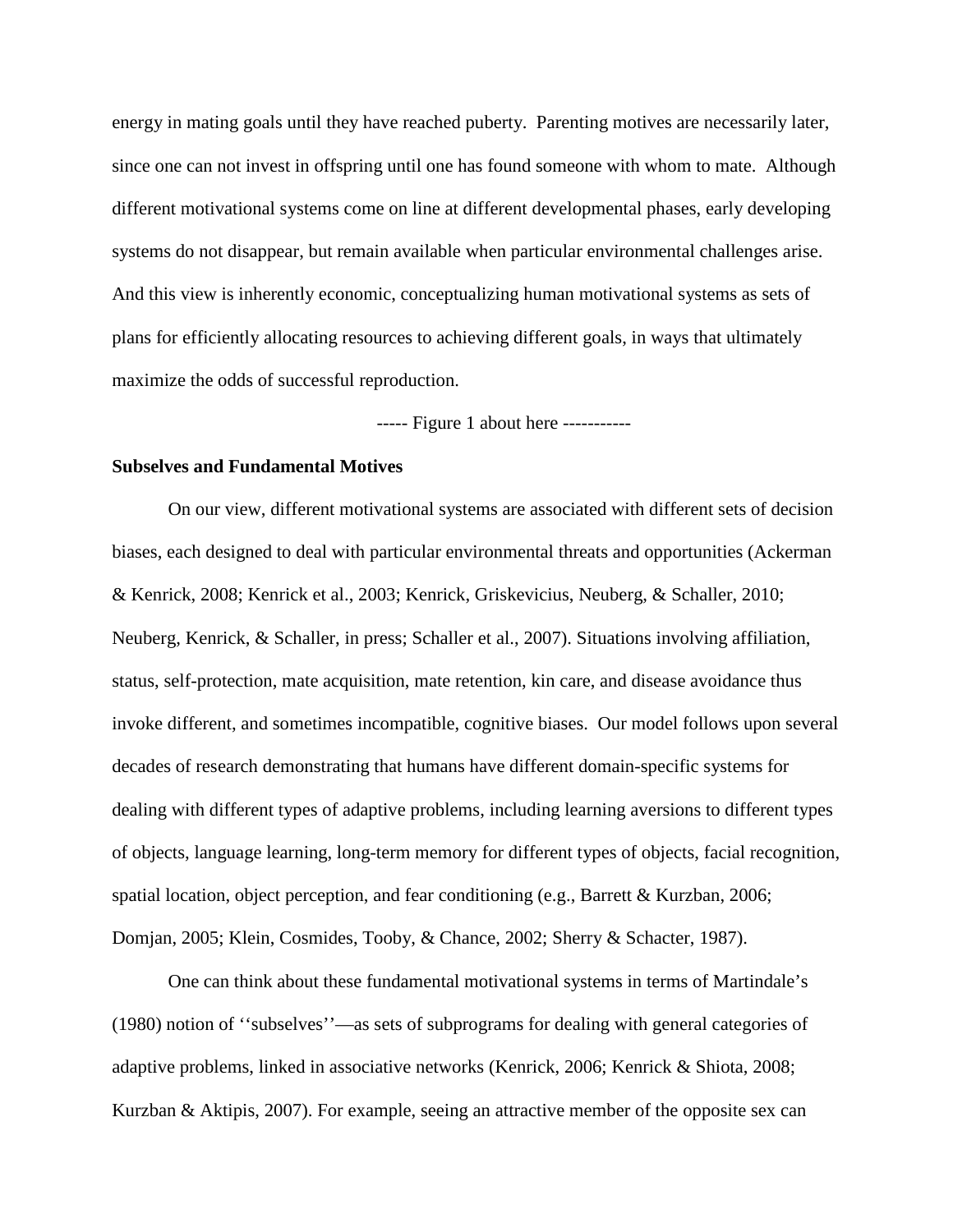prime a network of thoughts and feelings involving one's own partner and one's own mate value, activate strategies designed to increase or decrease commitment to the relationship, and so on (e.g., Gutierres et al., 1999; Maner, Rouby, & Gonzaga, 2008; Roney, 2003). Being on a dark street in a strange city, on the other hand, triggers a self-protective motivational system (Ohman & Mineka, 200x; Neuberg et al., in press; Schaller et al.), and increases attention to, and memory for, angry male strangers, leads one to perceive out-group members as especially dangerous (Becker; Schaller refs. Here). Concerns about disease trigger a different, yet functionally specific, system of avoidant behaviors and cognitions (Mortensen, et al., 2010; Schaller ).

How many different motivational subsystems are there? If one takes a "massive modularity" position, the mind is composed of a large number of independent functional information-processing systems – one for avoiding poisonous snakes, another for avoiding poisonous foods, yet another for avoiding dangerous people, and so on. Another approach is analogous to that which has guided the study of emotions since Darwin's time. Adaptationist models of emotion posit broader executive systems that deal with general classes problems (e.g., Plutchik; Scott). Although these broad-level systems can be further divided into subcomponents, and may even share many sub-components, we have found it heuristically useful to think about a small set of motivational systems linked to the key tasks of social life:

**1. Self-protection:** Our human ancestors frequently faced threats not only from nonhuman predators (such as large cats and wolves), but also from members of other human groups and from ingroup members, who posed threats to status and material resources (Daly  $\&$ Wilson, 1988). Human beings have unique motivational systems for dealing with various types of threats. For example, people are quick to learn associations to stimuli that would likely have threatened our ancestors, as well as attentional systems attuned to angry expressions, particularly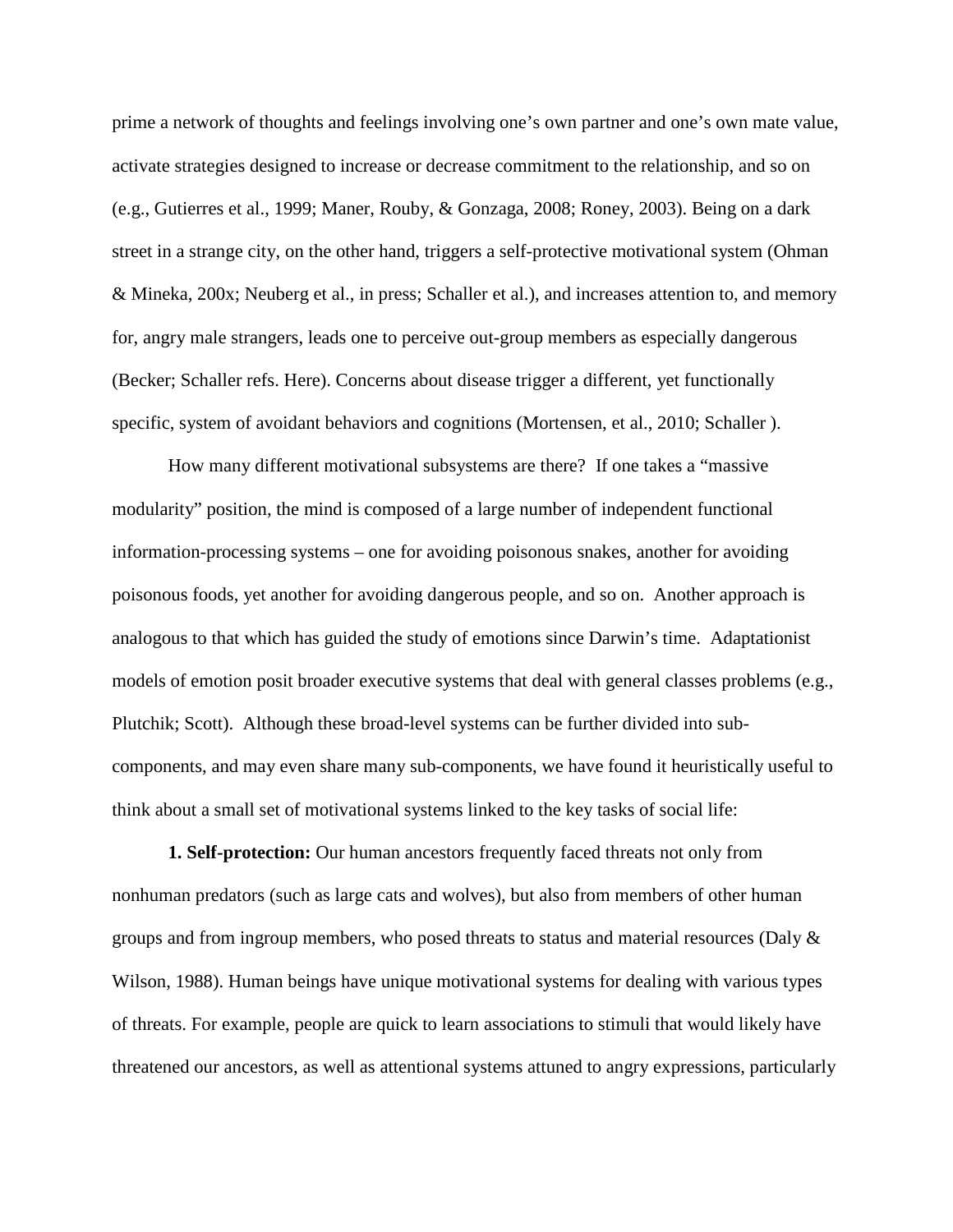on the faces of unfamiliar males, who would have posed an especially great threat (Ackerman et al., 2006; Becker, Kenrick, Neuberg, Blackwell, & Smith, 2007; Ohman & Mineka, 2001).

A key feature of modern evolutionary analyses is the consideration of trade-offs (e.g., Gangestad & Simpson, 2000; Kaplan & Gangestad, 2005; Stearns, Allal, & Mace, 2008); a functional analysis of any behavioral proclivity requires an assessment of the perils and prospects associated with performing different behaviors within any particular ecological context. On the one hand, fearful avoidance is necessary when confronted with predatory or poisonous animals or when outnumbered by hostile strangers. On the other hand, fear can lead people to avoid risky situations that, if confronted, could yield payoffs (e.g., gaining access to new resources). Because the risk of physical damage is highly costly, threat-avoidance systems are likely to be set like smoke alarms, favoring false positive alarms rather than false negative complacency (Haselton & Nettle, 2006; Nesse, 2005; Rozin & Royzman, 2001); it is better to unnecessarily flee a misperceived potential threat than to mistakenly remain in a dangerous situation.

**2. Disease avoidance:** Other people not only pose direct threats to human survival via their potential for violence, they also pose indirect threats via their role in transmitting disease. In modern times, millions of people die every year from infectious diseases transmitted from humans to humans (e.g., influenza, tuberculosis, HIV/AIDS World Health Organization (2004). The threat of diseases from other human beings has existed throughout history (Ewald, 1994; Wolfe, Dunavan, & Diamond, 2007). In the 1500s, European travelers introduced exotic diseases (e.g., smallpox, measles, and typhus) into the Americas that, by some estimates, killed over 75% of the population of Mexico (Dobson & Carter, 1996).

Most disease-causing pathogens are not visible to the human eye, but their effects on the human body can be seen in visible cues, such as morphological changes (e.g., rashes, skin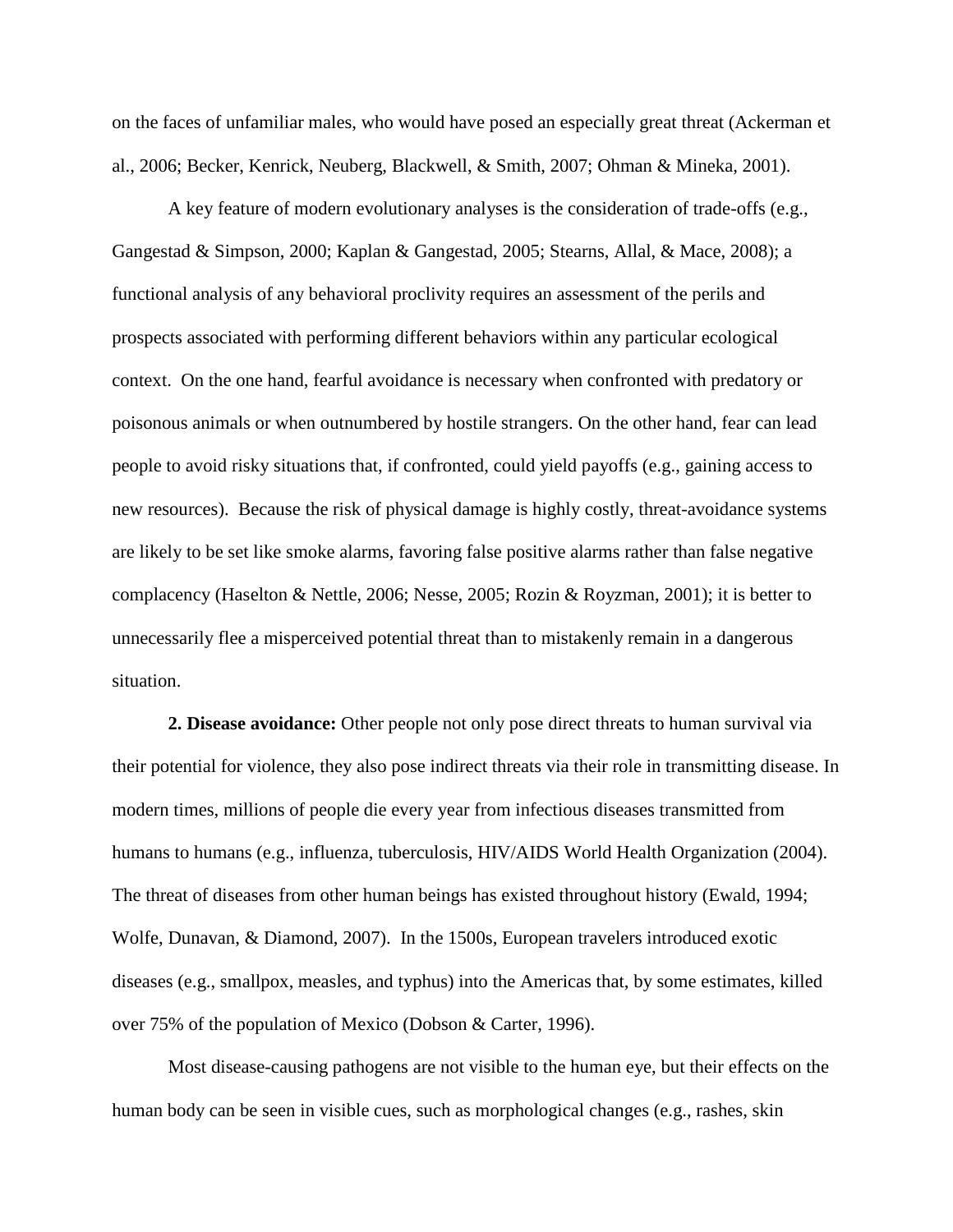lesions) and other behavioral anomalies (e.g., vomiting, diarrhea, ill-coordinated movements). Just as the physiological immune system sometimes misidentifies harmless "invaders" as pathogenic threats, the behavioral immune system sometimes misidentifies objectively harmless features of others as implying the threat of infectious disease, such as facial disfigurement. Recent research suggests that people heuristically associate a variety of physical features with disease threat, including obesity, physical disability, facial manifestations of aging, and unpleasant human odors (Ackerman, Becker, Mortensen, Sasaki, Neuberg, & Kenrick, 2009; Duncan & Schaller, 2009; Park, Faulkner, & Schaller, 2003; Park, Schaller, & Crandall, 2007; Tybur, Bryan, Magnan, & Caldwell-Hooper, in press).

Avoidance of other people can also be triggered by situational cues of disease. For example, after seeing photographs that make germs and infections salient, people view themselves as less extraverted and less open to new experiences (Mortensen, Becker, Ackerman, Neuberg, & Kenrick, 2010). Disease-linked social avoidance is directed toward individuals perceived to be potential carriers of disease, such as foreigners from exotic unknown places, and this inclination is especially pronounced in those who dispositionally view themselves as highly vulnerable to disease (Park, Faulkner, & Schaller, 2003). Some individuals are more sensitive to such concerns (Duncan, Schaller, & Park, 2009), and such sensitivity can vary within a person. For example, during the first 10 weeks of pregnancy (when vulnerability to infection is highest), women show an enhanced sensitivity to disgust and stronger xenophobic attitudes toward subjectively foreign groups (Navarrete, Fessler, & Eng, 2007).

When the disease avoidance subself is active, therefore, people are attuned others who are heuristically associated with disease, and are likely to respond by avoiding contact.

**3. Affiliation:** Many animal species live relatively solitary lives outside the mating season. However, our hunter–gatherer ancestors lived in groups, as did most of the primates from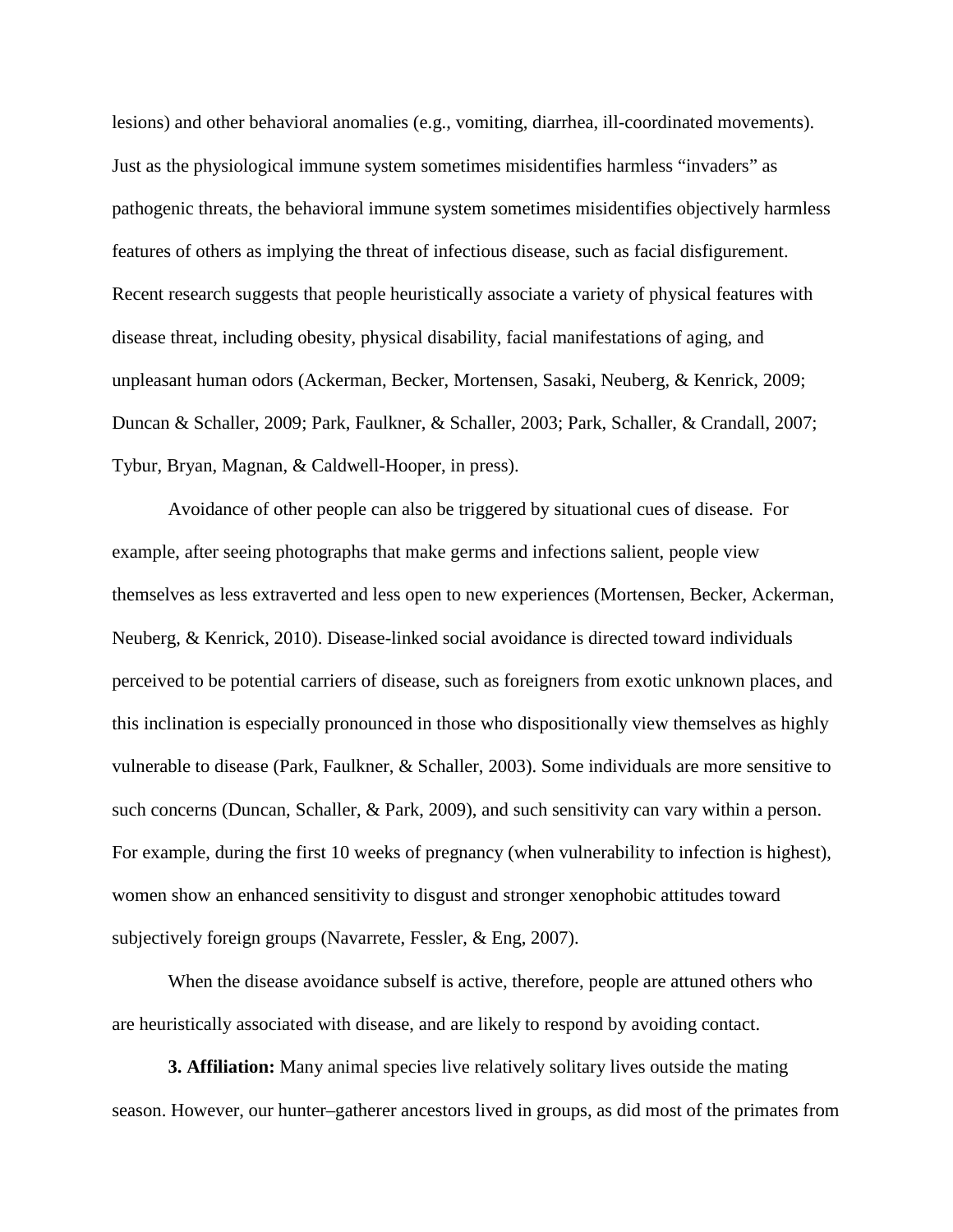which they evolved (Lancaster, 1976). Consistently, people are highly sensitive to cues of social rejection, and respond to such cues using some of the same neural circuits used to register physical pain (Eisenberger, Lieberman, & Williams, 2003; MacDonald & Leary, 2005). There are numerous adaptive functions of affiliating with others (Baumeister & Leary, 1995; Boyd & Richerson, 1985: Sedikides & Skowronski, 1997; Stevens & Fiske, 1995; Wisman & Koole, 2003), and there appear to be some general oxytocin-based neurophysiological systems associated with social attachment (Brown & Brown, 2006; Carter, 1992; Hazan & Zeifman, 1999; Taylor et al., 2000).

The inclination to befriend others, like all behavioral inclinations, is not free, but involves trade-offs. For example, interacting with others carries costs such as competition over local resources, socially transmitted diseases, and exploitation by fellow group members. At the same time, there are also great benefits to social life, and humans everywhere profit from sharing extensive resources, knowledge, and parenting chores with other group members (e.g., Henrich & Boyd, 1998; K. Hill & Hurtado, 1989).

When the affiliative subself is in control, a person is tuned in to information about which of his or her acquaintances might make good friends, whether he or she is being accepted or rejected by those people, and whether he or she is getting along with old friends.

**4. Status:** Around the world, "dominant" versus "submissive" is one of the two primary dimensions with which people categorize members of their groups (White, 1980; Wiggins & Broughton, 1985). As in other animals, higher status results in benefits for both men and women because it often translates into others performing favors for them. Being respected by others brings numerous survival and reproductive benefits; being disdained carries some serious costs. Status also has an additional benefit for human males in increasing their access to mates (Betzig,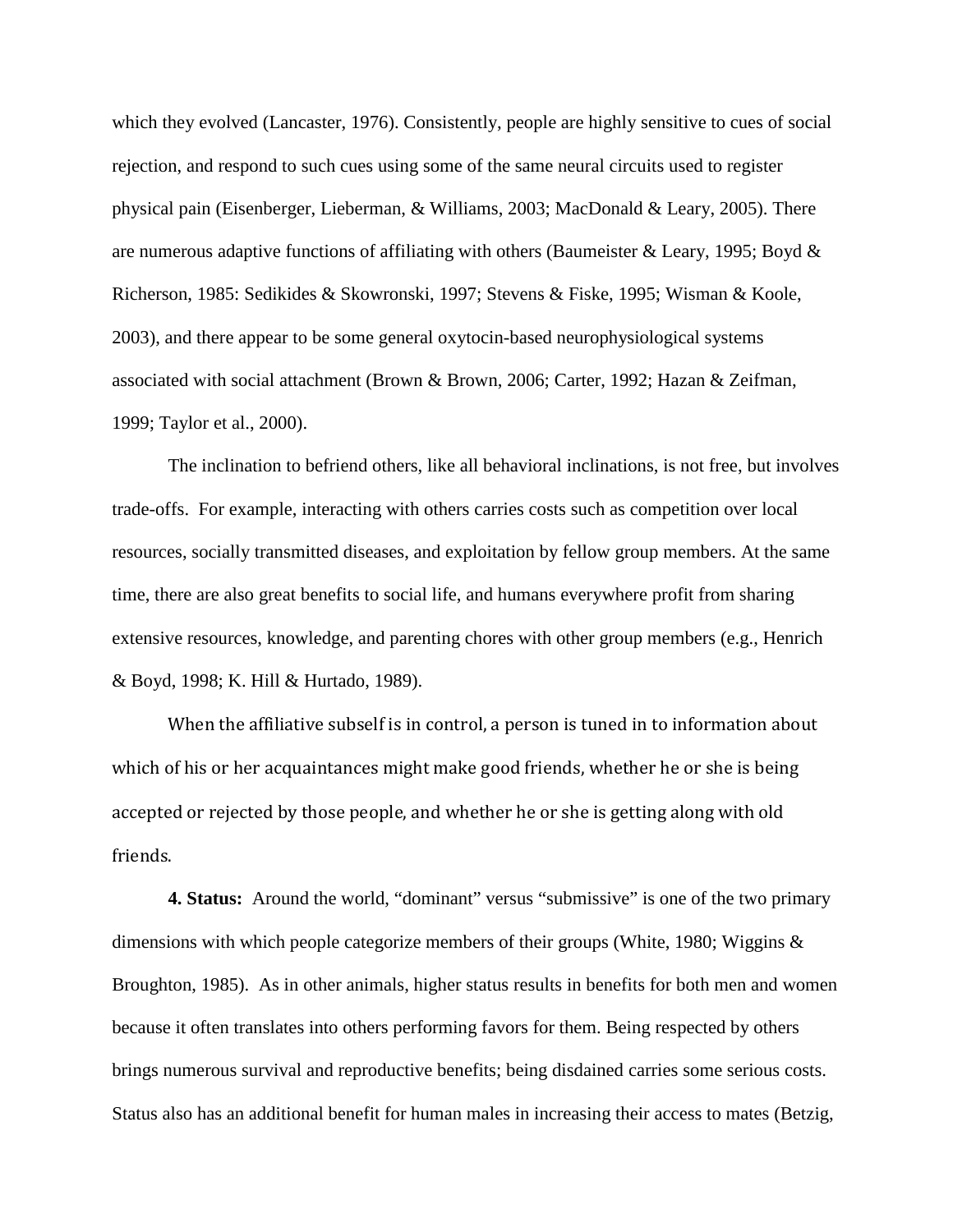1992; J. Hill, 1984; Li & Kenrick, 2006; Sadalla, Kenrick, & Vershure, 1987; Turke & Betzig, 1985). This helps explain why males are often more willing to take social and physical risks to attain status, a proclivity that is enhanced when mating motives are salient (Griskevicius, Goldstein, Mortensen, Cialdini, & Kenrick, 2006; Griskevicius, Tybur, et al., 2009; Wilson & Daly, 1985). But there are trade-offs associated with status as well, and respect does not come for free. Leaders have to give to the group more than followers do, and people do not like it when their friends step over them.

When the status subself is active, a person is tuned in to where he or she stands in the dominance hierarchy and to who is above and below him or her.

**5. Mate acquisition**: Given that differential reproduction is central to natural selection, decisions about mating have significant adaptive consequences. The problems of mate selection can be divided into two categories – those involving relationship type (short-term versus longterm, for example), and those involving mate characteristics (physical attractiveness, status, etc.). Because of differences in obligatory parental investment (with females being required to invest more in potential offspring), there are a number of sex differences in mate acquisition motives. For example, women are more reticent about entering short-term relationships, and more selective about the minimum characteristics they will accept in a partner for such relationships. Because men and women contribute different resources to the offspring of long-term relationships, there are also sex differences in criteria for mate choice, with women prioritizing status and resources, and men prioritizing physical attractiveness (e.g., Li & Kenrick, 2006).

When mating goals are salient, people are attentive to features of potential mates, the interest expressed by desirable others, and the prevalence and quality of potential same-sex competitors.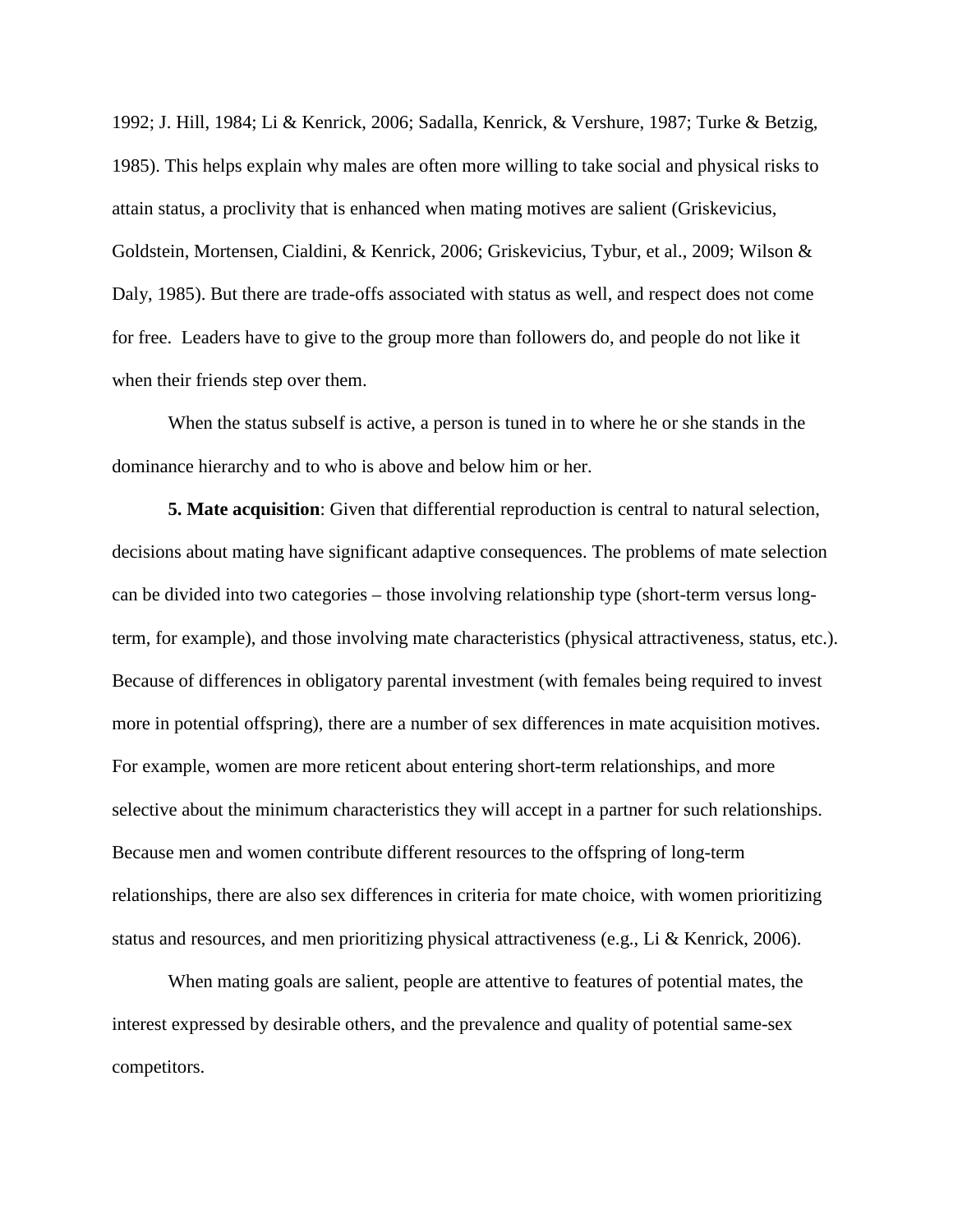**6. Mate retention:** Because human infants are helpless and slow to develop, the continued inputs of both parents are often essential to ensure the offspring's survival (Geary, 1998; Hrdy, 1999). Although human mating arrangements vary from culture to culture, all involve long-term cooperative relationships in which both the male and female contribute to the offspring's welfare (Daly & Wilson, 1983; Geary, 1998). Hence, a key adaptive problem for both sexes, involving issues beyond mate choice, is to maintain mating bonds with desirable partners (Buss, 2007; Hazan & Diamond, 2000).

When mate retention goals are salient, people will be attentive to the presence and the characteristics of potential same-sex interlopers, and also to signals of satisfaction or dissatisfaction in one's partner.

**7. Kin care:** As we just noted, parental care is critical to the survival of human offspring (Geary, 2000; Hrdy, 1999). However, the motivation to nurture offspring is not a constant across all parents. Evolutionary theorists have hypothesized that decisions about caring for any particular offspring are contingent on various factors that affect the payoffs for their parental investment (Alexander, 1979; Daly & Wilson, 1980; Hrdy, 1999). Children are more likely to receive care to the extent that they are biologically related to their parents, and people make smaller investments in step-children and in children for whom there is lower certainty of paternity (Daly & Wilson, 19xx; Laham, Gonsalkorale, and Von Hippel, 20xx).

When the kin-care subself is active, people will be attentive to the well-being of their children and other close relatives, particularly young relatives who are dependent upon their care.

# **Distinctions Between Different Motivational Subselves**

A number of findings from our labs and others have supported general assumptions regarding functionally distinct motivational systems, suggesting that these different motives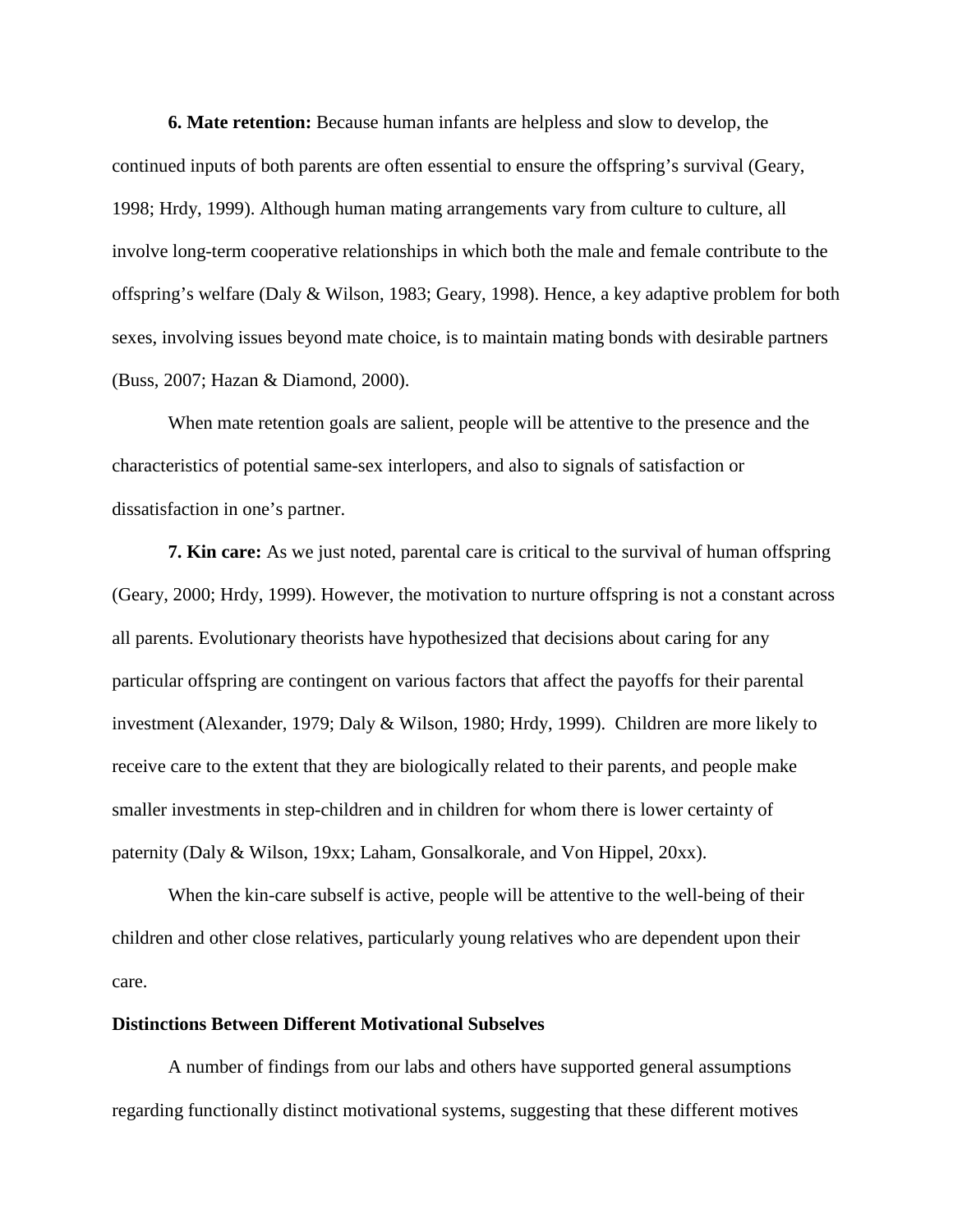orchestrate attention, memory, and social inference in functionally specific ways (Kenrick, Neuberg, Griskevicius, Becker, & Schaller, 2010). For example, people are especially accurate and rapid in detecting threats from other people who might be dangerous (such as angrily expressive male strangers; Becker et al., 2007). Likewise, memory is enhanced for other people who might be threatening: Although outgroup members are normally poorly remembered, this reverses if those outgroup members are angry males (Ackerman et al., 2006). People are also especially good at making difficult cognitive judgments if the results of such judgments might result in catching cheaters on social contracts (Cosmides & Tooby, 1992). Attention and encoding are enhanced for opposite sex targets with mating-relevant characteristics, and for same-sex competitors with desirable mating-relevant characteristics (Dijkstra & Buunk 1998; Gutierres, Kenrick, & Partch, 1999; Kenrick, Neuberg, Zierk, & Krones, 1994; Maner et al., 2003). These biases are also presumed to vary depending on relevant contextual features in interaction with individual differences relevant to life history strategies (Haselton & Nettle, 2006).

We have thus found this general approach fruitful in generating hypotheses regarding basic cognitive processes, and have begun exploring implications for downstream social behaviors. For example, although both men and women increase conformity and desire to fit in with others' judgments when they are motivated by self-protection, mating motivation leads to displays of independence and creativity in males, but not females (Griskevicius, Goldstein et al., 2006; Griskevicius, Cialdini, & Kenrick, 2006). Also in line with such models, males, but not females, primed with mating-relevant motivations over-attribute sexual intention to attractive strangers of the opposite sex (Maner et al., 2005).

On a strict modular view, mental mechanisms or systems (such as the motivational subselves we are discussing) are completely encapsulated and even physically distinct from one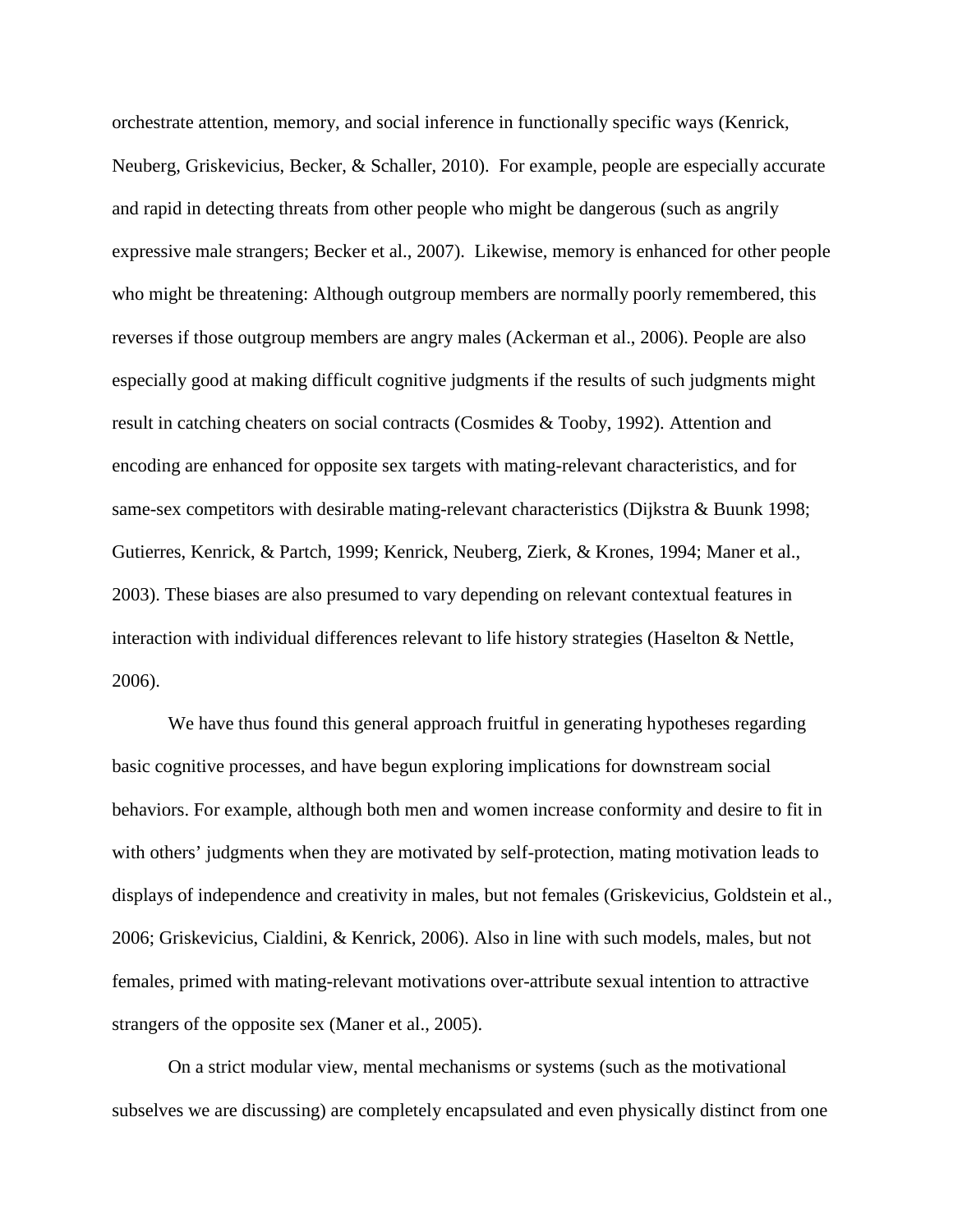another. However, very few modern evolutionary theorists believe that these criteria apply to most psychological systems, instead preferring a view of functional modularity (Barrett & Kurzban, 2006; Kenrick, Sadalla, & Keefe, 1998). The fact that there are numerous domainspecific mechanisms does not exclude the possibility that there are also domain-general mechanisms. We suspect, for instance, that different motivational systems share the same constituent processes—e.g., attention, encoding—even while they input different aspects of this information into these processes and operate on this information using somewhat different decision rules. Even though there may be some degree of sharing of general mechanisms, the specifics of how they operate may change in important ways in different motivational systems governing the solution of different problems.

### **Economic aspects of the different motivational systems**

The implication of the work on domain-specificity is that, although it may make some sense to try to equate different kinds of utility, the human mind does not equate them. In fact, it responds to different kinds of utility using different cognitive processing rules, and applies those rules in flexible, but predictable, ways across different contexts. Thus, whereas the idea that utility = fitness suggests that human decision-making is geared to maximize fitness generally, the idea of *deep rationality* suggests that human decision-making is geared specifically toward different fitness-enhancing solutions to recurring adaptive problems in different domains. The notion of deep rationality builds on previous work showing that human decision biases can be better understood by considering the ecological context for which such biases evolved (e.g., Gigerenzer, 2000; Haselton & Nettle, 2006).

To appreciate the importance of domain specificity to economic decision-making, consider what a typical *prisoner's dilemma* would look like if you were playing with different partners, such as a brother or a child or a romantic partner instead of an anonymous stranger.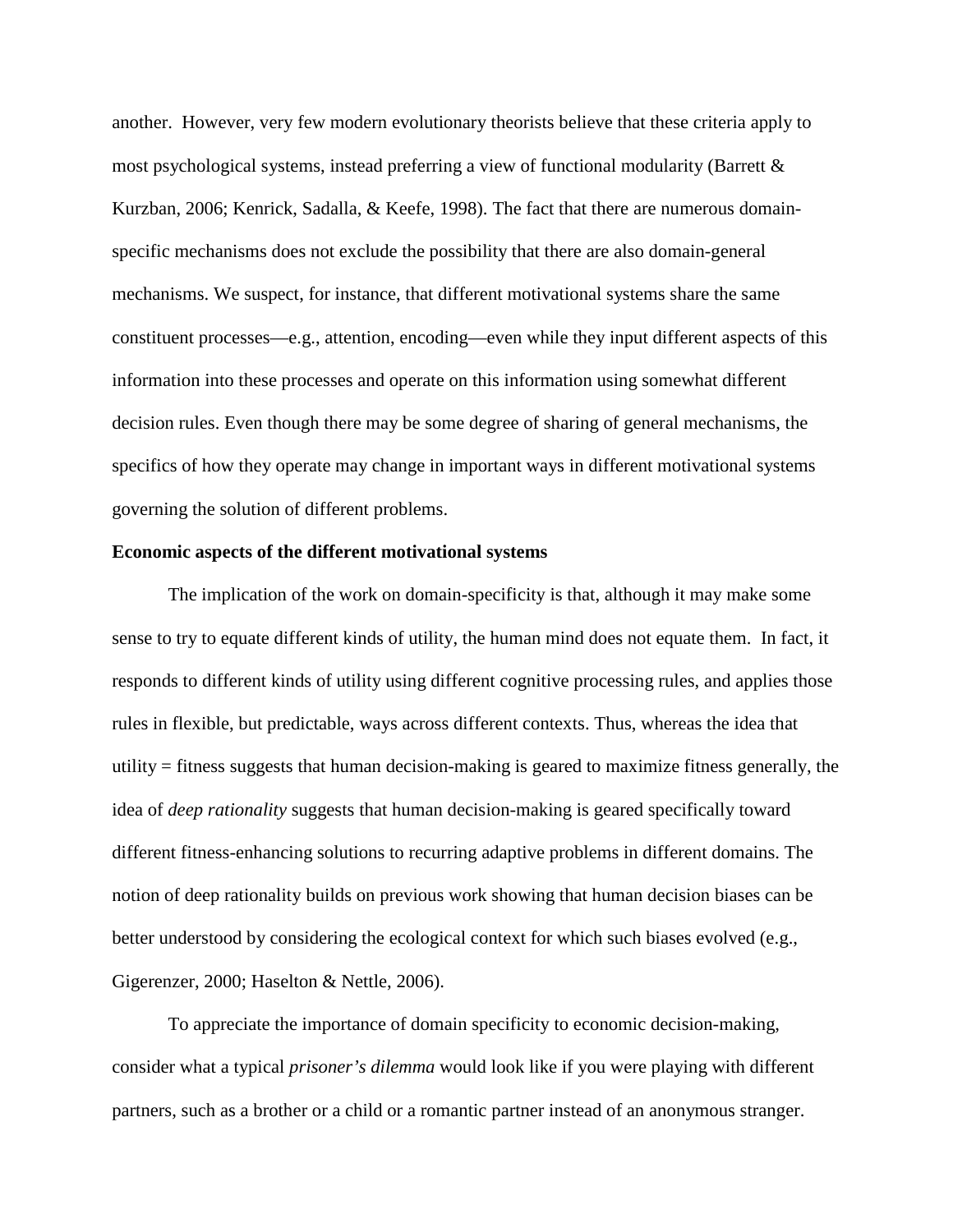Recall that a prisoner's dilemma is a situation in which the immediate payoff for each individual is such that defection yields a higher reward than cooperation. What makes it a dilemma is that the joint interests of both players are best serve by cooperating, but from an individual's "rational" perspective, the most rational decision is to defect.

If you think in evolutionary terms, playing with a brother changes the payoff structure. Because you share half your genes with your brother, your bank of inclusive fitness points gets to add half of his gains to your gains (and also to subtract half of his losses to your losses). The evolutionary banker in my head gives me 50 percent rebate for every dollar I spent on a brother. Figure 2 shows how that works for one set of typical payoffs.



**Figure 2.** The left box depicts the standard prisoner's dilemma. The payoffs for player A are above the diagonal, those for player B are below. For player A, the best payoff always comes from defecting (choosing option D) rather than cooperating (choosing option C) (7 vs. 6 if B cooperates; 3 vs. 2 if B cooperates). If the two players are brothers, however, then each prisoner's payoffs can be recalculated to include half of his brother's gains (because they share half their genes). In this case, then, the best choice is to cooperate, regardless of his brother's choice (as shown on the right).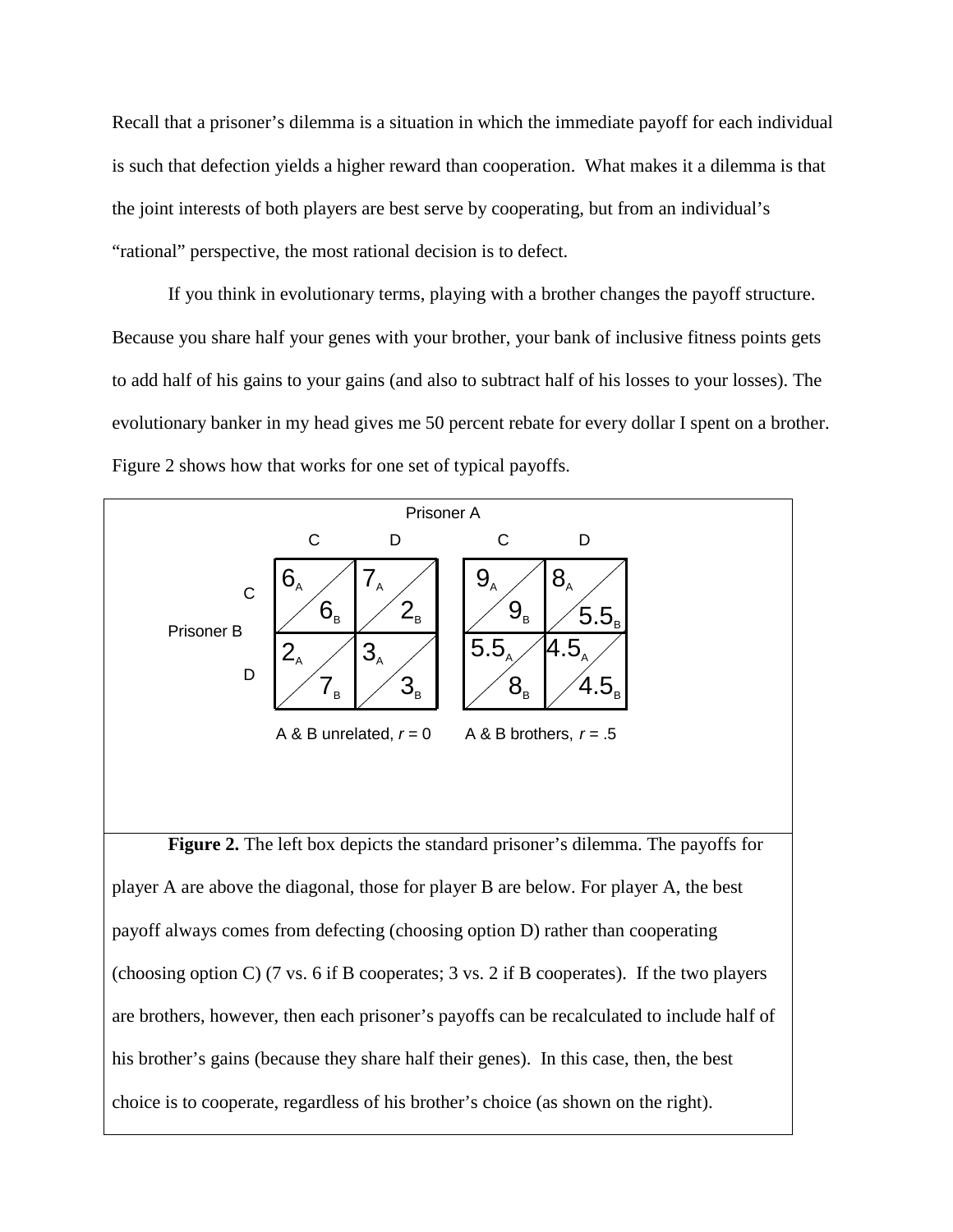A child and parent share half their genes, just as two brothers do. Because the aging parent has decreasing reproductive potential, and the child has increasing potential, the parent benefits more from cooperating than the child does, leading to a different matrix of payoffs, with the child more likely to defect, and the parent more likely to cooperate. This evolutionary math helps us understand why in everyday life, parents give and children take. Male and female parents have slightly different weights to consider. As females age, their reproductive potential decreases more rapidly than does males (older men can still reproduce for decades after females pass menopause). Also, there is some uncertainty in the relatedness between a father and a child; none for a female. These considerations should lead women to be more willing to sacrifice for their children than are males (see Kenrick, Sundie, and Kurzban, 2008, for more discussion of these issues).

The classic economic models presume that people are interacting with strangers in the marketplace, people who have neither reciprocal alliances nor shared genes. The evolutionary life history model suggests that people will calculate economic utility in very different ways, and exercise different biases in decision-making, when their current problem involves instead caring for kin. Still another set of biases should be involved in cooperating with nonrelatives, likewise for forming relationships with new mating partners, getting along with those with whom one has already had children, or negotiating a status hierarchy. Each set of problems involves different patterns of outcomes that will yield anticipated satisfaction or avoid anticipated dissatisfaction.

Table 1 depicts some of the biases associated with each subself, and also examples of outcomes likely to yield differential utility when different subselves are activated (for more discussion of these issues, see Kenrick, Griskevicius, Sundie, Li, Li, & Neuberg, 2009). In the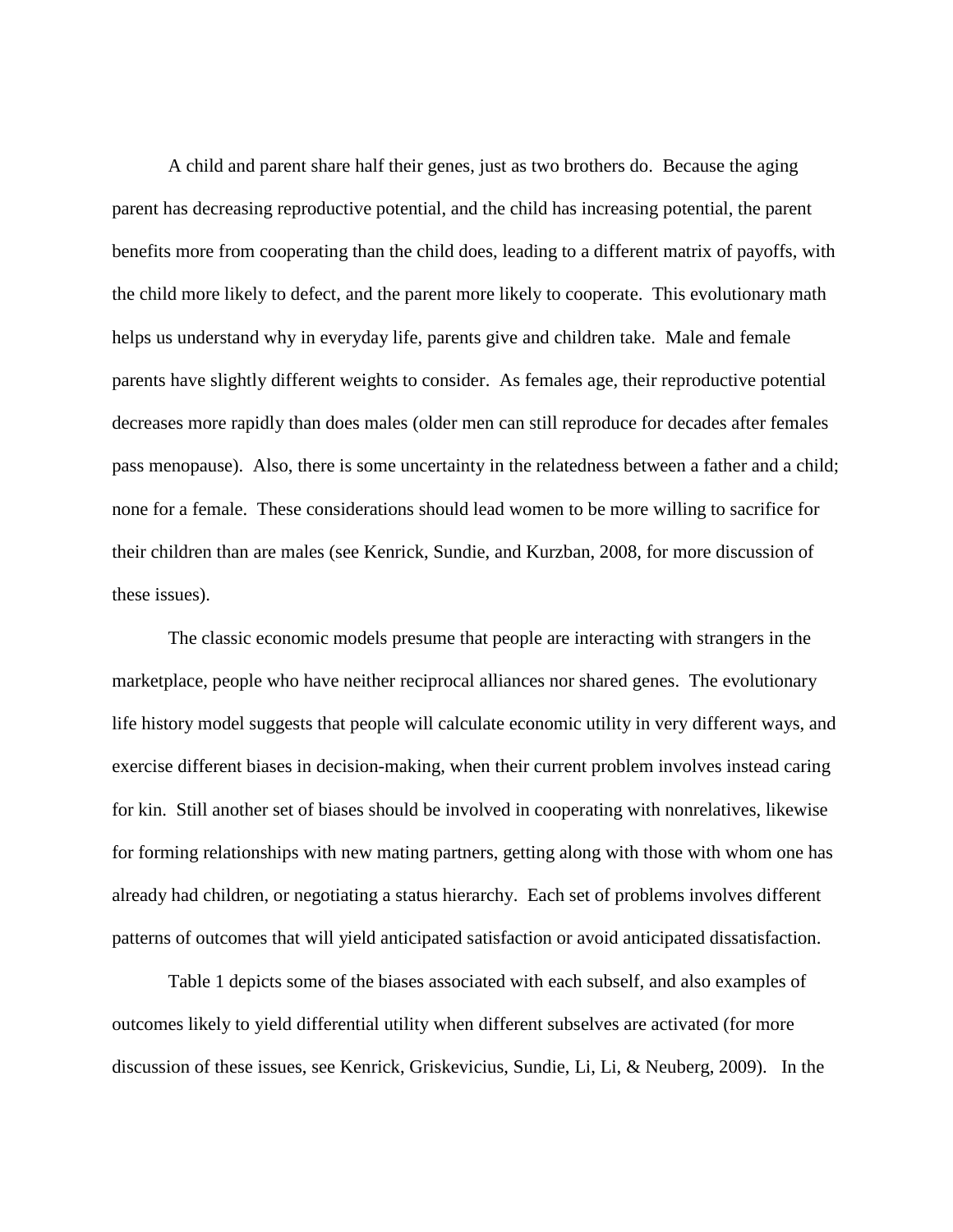next sections, we review two illustrative lines of recent research exploring how activation of different fundamental motivational subselves can influence a range of economic behaviors.

# **Individual Differences in the links between Mating and Conspicuous Consumption**

In his 1899 classic *Theory of the Leisure Class*, Thorstein Veblen coined the term "conspicuous consumption" to refer to the tendency to buy and show off expensive goods – with the main goal of impressing others with one's wealth or status. Although conspicuous consumption is sometimes regarded as a symptom of modern capitalist society, flashy displays of wealth have been common across human societies and throughout history (Egyptian and Incan societies are perhaps the most salient, but even in less absolutely wealthy societies, high status individuals have frequently displayed their relative wealth, by giving away beaded necklaces, pigs, blankets, or whatever is locally valued). A number of studies have linked conspicuous consumption to sexual selection, and suggested that conspicuous displays of wealth may be linked to efforts to signal to the opposite sex (Sundie et al., 2011). This research begins with the assumption that human conspicuous consumption may be what biologists call a "costly signal," designed to communicate: "I am healthy and resourceful enough to be able to throw resources away, hence I have good genes, and you should pick me as a mate." If frivolous spending is linked to mating, it ought to become more prominent when mating motives are active. And such displaying ought to more prevalent amongst males, especially when they are following a shortterm, low-investment approach to mating.

As part of a series of studies designed to test this idea, people were asked to think of a time when they had witnessed someone engaging in conspicuous consumption (Sundie et al., 2011). The majority of subjects thought of a man—buying a flashy car or picking up an oversized group tab at a restaurant, for example. This is not because men simply have more money to consume things in general. When a similar group of subjects was asked to think of the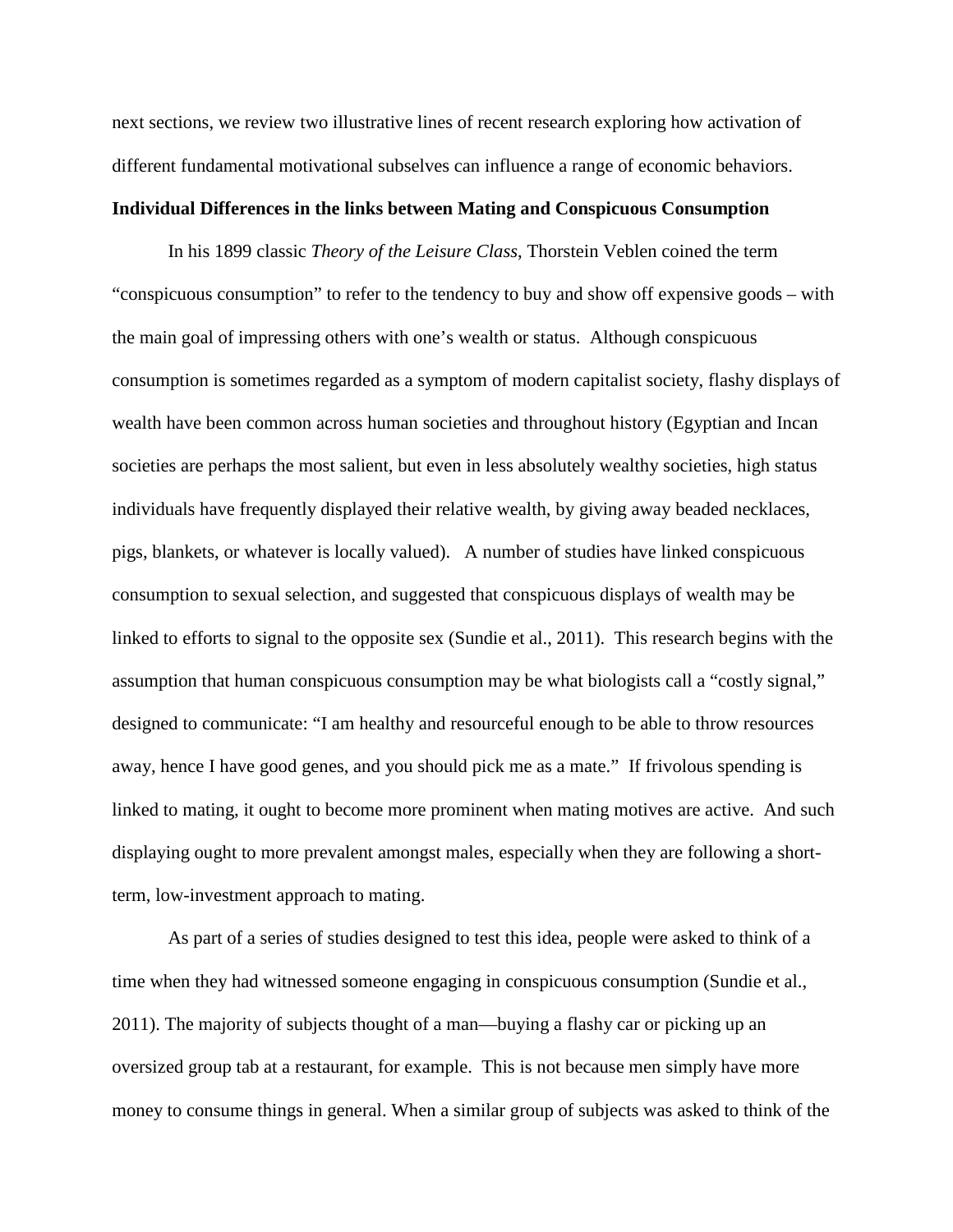person they knew who was most liked to shop, the majority nominated a woman. So people perceive women as liking to spend money, but men as liking to throw it around in conspicuous ways.

To examine the possibility that men's conspicuous consumption was a form of showing off linked to mating, Sundie et al. (2011) ran several experiments. In one, they asked participants to imagine they had just received an unexpected windfall of \$2,000. The research examined how much of the money subjects would spend on purchases that might convey their newfound wealth, such as a \$1900 Tag Heur watch, a \$139 Ralph Lauren shirt, or taking ten friends out for a night on the town (as compared to shopping more carefully). Before asking subjects how they would spend the money, the researchers put some of the subjects in a mating frame of mind, by having them look at dating profiles of fellow students who were not only single and available but also highly attractive. Other subjects looked at photos of campus dormitory buildings. Romantic motivation had a different effect on men than on women: Women's spending was unaffected by mating motivation. Men in a romantic frame of mind, though, blew more of their newfound two grand on conspicuous purchases. Moreover, consistent with hypotheses,this effect was found mainly for men inclined toward a low-investment mating strategy—who scored as "unrestricted" on the Sociosexual Orientation Inventory, meaning they agreed with statements such as "sex without love is OK," and "I can imagine myself enjoying sex with more than one partner at a time." Another study extended this finding, by having participants imagine either a short-term or a long-term romantic relationship. Conspicuous consumption was boosted only among men who imagined a short-term relationship, and who were also temperamentally inclined toward low investment relationships.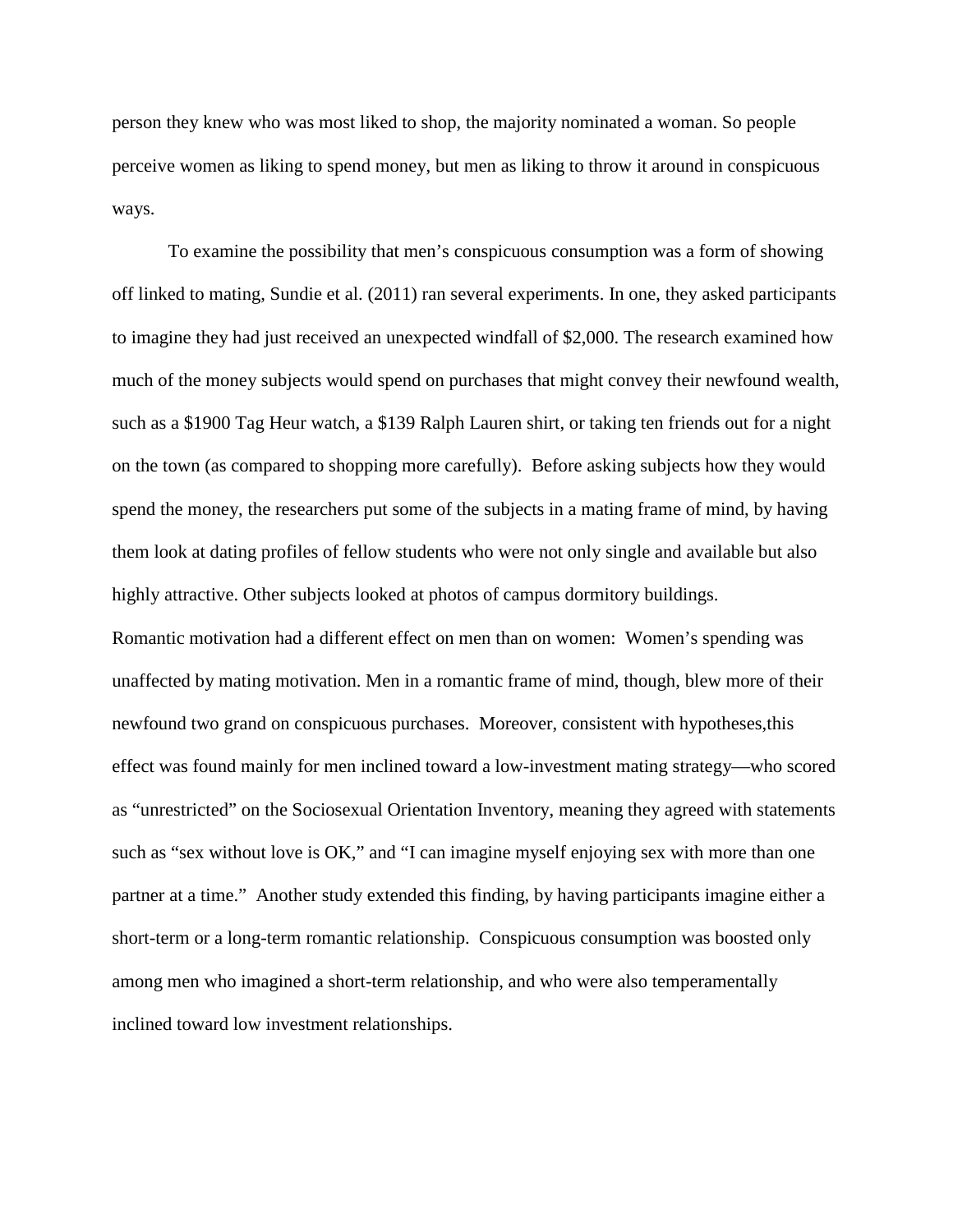A final study in the series demonstrated that conspicuous consumption communicates the intended message. Women find men who spend frivolously desirable as short-term dating partners, but not as long-term mates.

### **Loss Aversion by Domains**

Kahneman and Tversky's (1979) classic work on loss aversion demonstrated that a loss of a given size (say \$100) has more psychological impact than a gain of the same size. This idea has now made its way into introductory economics textbooks and has been amply supported by research. Indeed, one recent review concludes, "There has been so much research on loss aversion that we can say with some certainty that people are impacted twice as much by losses as they are by gains" (Vohs & Luce, 2010). But why the bias, and is it the same for every type of gain and loss?

Ancestral humans would have survived better if they put a higher priority on avoiding losses than on acquiring gains because they frequently lived close to the margin of survival; whereas extra food would have been nice, insufficient food could have been deadly. Consistent with this idea, loss aversion has been found not only in humans but also in other species whose ancestors, like ours, would have suffered more from falling below the line of subsistence than they would have profited from an overabundance of resources. This is a plausible functional hypothesis about past conditions, but it does not fully exploit the scientific strengths of the modern evolutionary approach, which we can use to generate specific new hypotheses about when and how loss aversion should ebb and flow with functionally important motivations.

For example, the usual inclination toward loss aversion should be erased or even reversed when a mating motive is activated—but only for males. This is because women, as female mammals, have an intrinsically high minimum investment in their young, which inspires them to be relatively more selective in choosing mates (Kenrick et al., 1990; 1993; Li & Kenrick, 2006).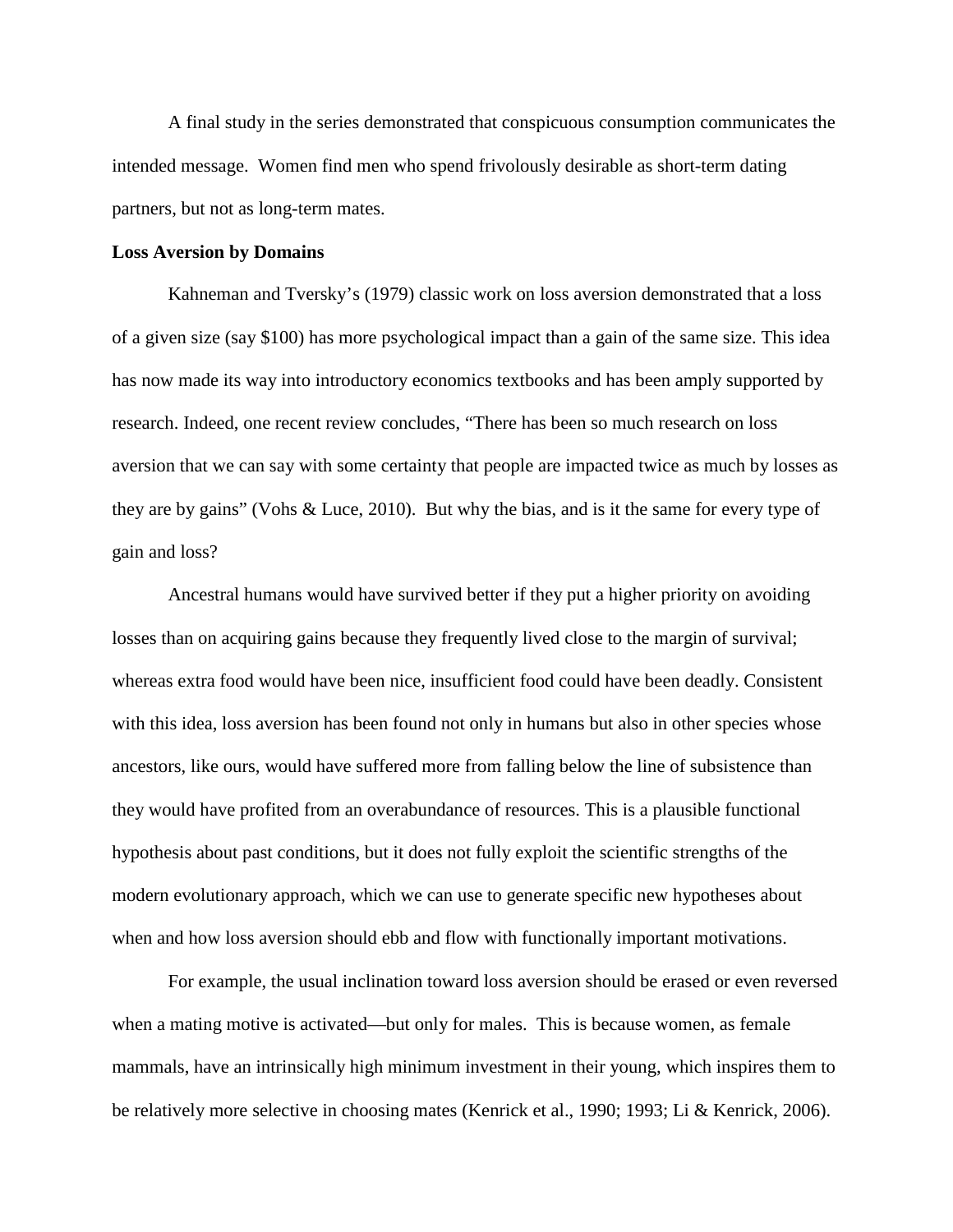As a consequence, males must compete to be chosen as mates. One method is to flash a noticeably wasteful display (such as a peacock's feathers or a Porsche Carrera); another is to directly out-compete the other males (butting horns or politicking for the well-appointed executive office). To beat out the competition, it helps to take risks, and male mammals indeed become especially risky during the mating season. It follows that men primed to think about mating should act like bighorn sheep during the rutting season, when too great an aversion to losses would prevent the kind of risky competition that can beat out the other males.

If our logic is correct, the shape of that famous loss-aversion function should change in predictable ways for men under the influence of a mating motive. Men primed to think about mating ought to shift their attention toward gains and away from losses. In one experiment designed to test this hypothesis, we had some people (in the mating condition) think about a romantic first encounter with someone they found very attractive, whereas others (in the control condition) thought simply about organizing their desk.

After the motive manipulation, all our subjects answered a series of questions of the following sort: Imagine that you are at the 50th percentile of financial assets (in other words, half the population makes less money than you, and the other half makes more). How happy or unhappy would you be if you dropped to the 40th percentile? In other cases, they were asked how happy or unhappy they would be if they went up to the 60th percentile, or the  $70<sup>th</sup>$  or  $80<sup>th</sup>$  or  $90<sup>th</sup>$  (and conversely, for drops to  $30<sup>th</sup>$ ,  $20<sup>th</sup>$ , and  $10<sup>th</sup>$ ).

In the control condition people were inclined to be loss averse—that is, they expected their happiness level to change more after a loss than after a gain. A mating motive had no effect on women's responses, but it did have an impact on men's judgments. Men in a mating frame of mind focused more on the gains, and reduced their normal high sensitivity to losses—they changed in a way that would encourage them to be more risky. This finding with other findings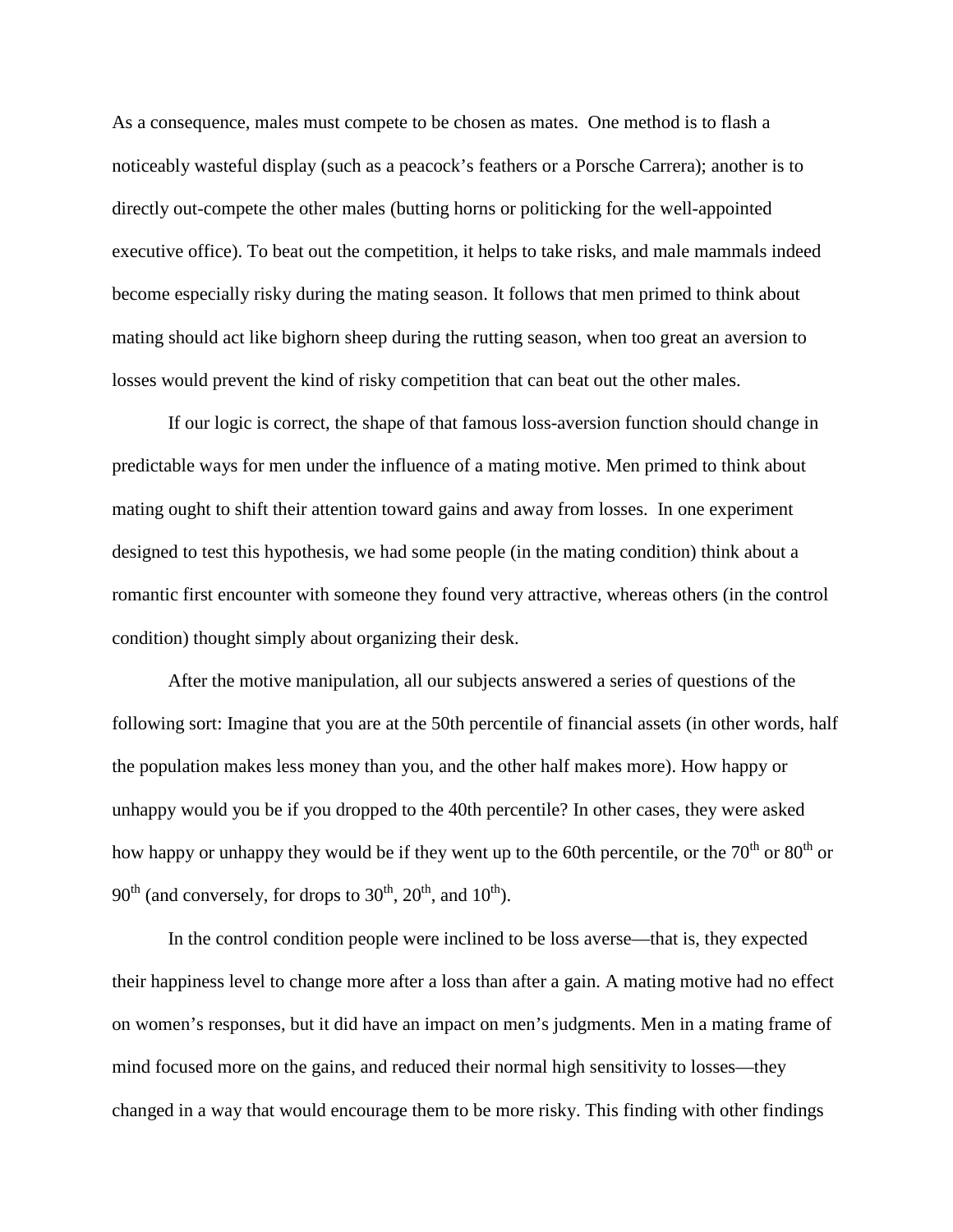that activating a mating frame of mind increases risky behavior in men (e.g., Ronay & Von Hippel, 2010). The result is not a general effect of some simple psychological artifact, such as becoming more physiologically aroused. In a later study, people in a self-protective frame of mind–we had them imagine a scenario in which someone was breaking into their house—men, like women, became even more loss averse. More generally , these findings suggest a basic behavioral economic function – loss aversion – changes in response to fundamental motives in a way that makes adaptive sense.

# **Conclusion: Rationality, Irrationality, and Deep Rationality Revisited**

Integrating behavioral economics with evolutionary psychology leads to a new way of thinking about economic rationality. Although behavioral economists have demonstrated that we are often "predictably irrational" (Ariely, 2008), this depiction captures only half of the truth. It is certainly true that people do not systematically calculate all the potential costs and benefits of various alternative choices and then reliably choose the one most likely to maximize their future gains; the behavioral economists are correct in pointing out that people instead use simple heuristics, ignoring a great deal of relevant information and thus making biased decisions that do not incorporate all the available options. At a deeper level, however, human biases reflect the influence of profoundly important functionally relevant motivations. Furthermore, people's failures to make simplistically "selfish" choices reflect the powerful influence of a deeper rationality.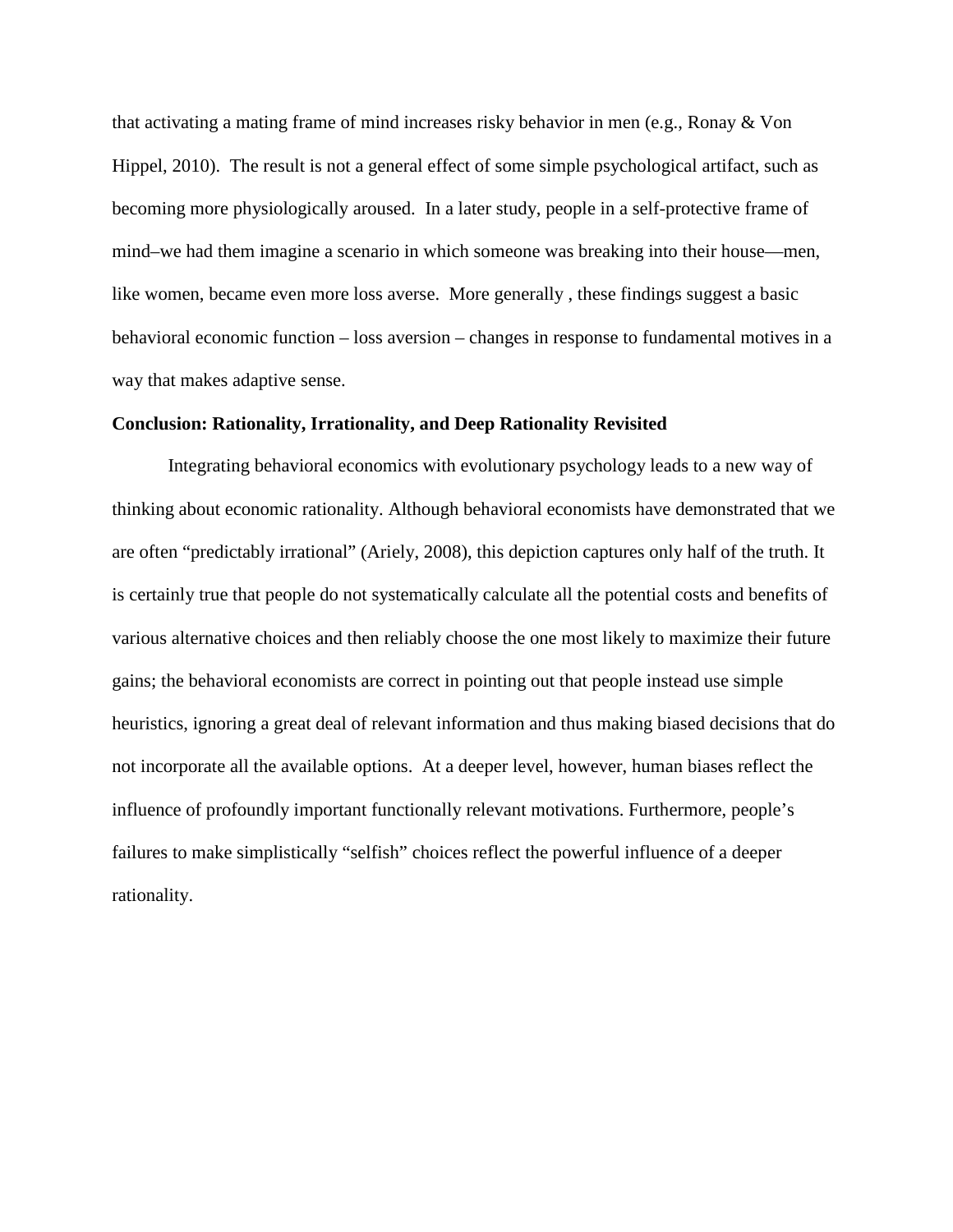# **References**

- Ackerman, J. M., Becker, D.V., Mortensen, C.R., Sasaki, T., Neuberg, S.L., & Kenrick, D.T. (2009). A pox on the mind: Disjunction of attention and memory in the processing of physical disfigurement. *Journal of Experimental Social Psychology, 45*, 478-485.
- Ackerman, J., Kenrick, D. T., & Schaller, M. (2007). Is friendship akin to kinship? *Evolution & Human Behavior, 28*, 365–374.
- Ackerman, J., Shapiro, J. R., Neuberg, S. L., Kenrick, D. T., Becker, D. V., Griskevicius, V., Maner, J. K., & Schaller, M. (2006). They all look the same to me (unless they're angry): From out-group homogeneity to out-group heterogeneity. *Psychological Science, 17,* 836– 840.
- Ackerman, J.M., & Kenrick, D.T. (2008). The costs of benefits: Help-refusals highlight key trade-offs of social life. *Personality & Social Psychology Review, 12,* 118-140.
- Alexander, R.D. (1987). *The biology of moral systems*. Aldine deGruyter.
- Alexander, R. D. (1979). *Darwinism and human affairs.* Seattle: University of Washington Press.
- Ariely, D. (2008). *Predictably irrational: The hidden forces that shape our decisions.* New York: HarperCollins.
- Ariely, D., Loewenstein, G., & Prelec, D. (2003). Coherent arbitrariness: Stable demand curves without stable preferences. *Quarterly Journal of Economics, 118,* 73-105.
- Barrett, H.C., & Kurzban, R. (2006). Modularity in cognition: Framing the debate. *Psychological Review, 113*, 628-647.
- Baumeister, R. F., & Leary, M. R. (1995). The need to belong: Desire for interpersonal attachments as a fundamental human motivation. *Psychological Bulletin, 117,* 497-529.

Becker, D.V., Kenrick, D.T., Neuberg, S.L., Blackwell, K.C., & Smith, D.M. (2007). The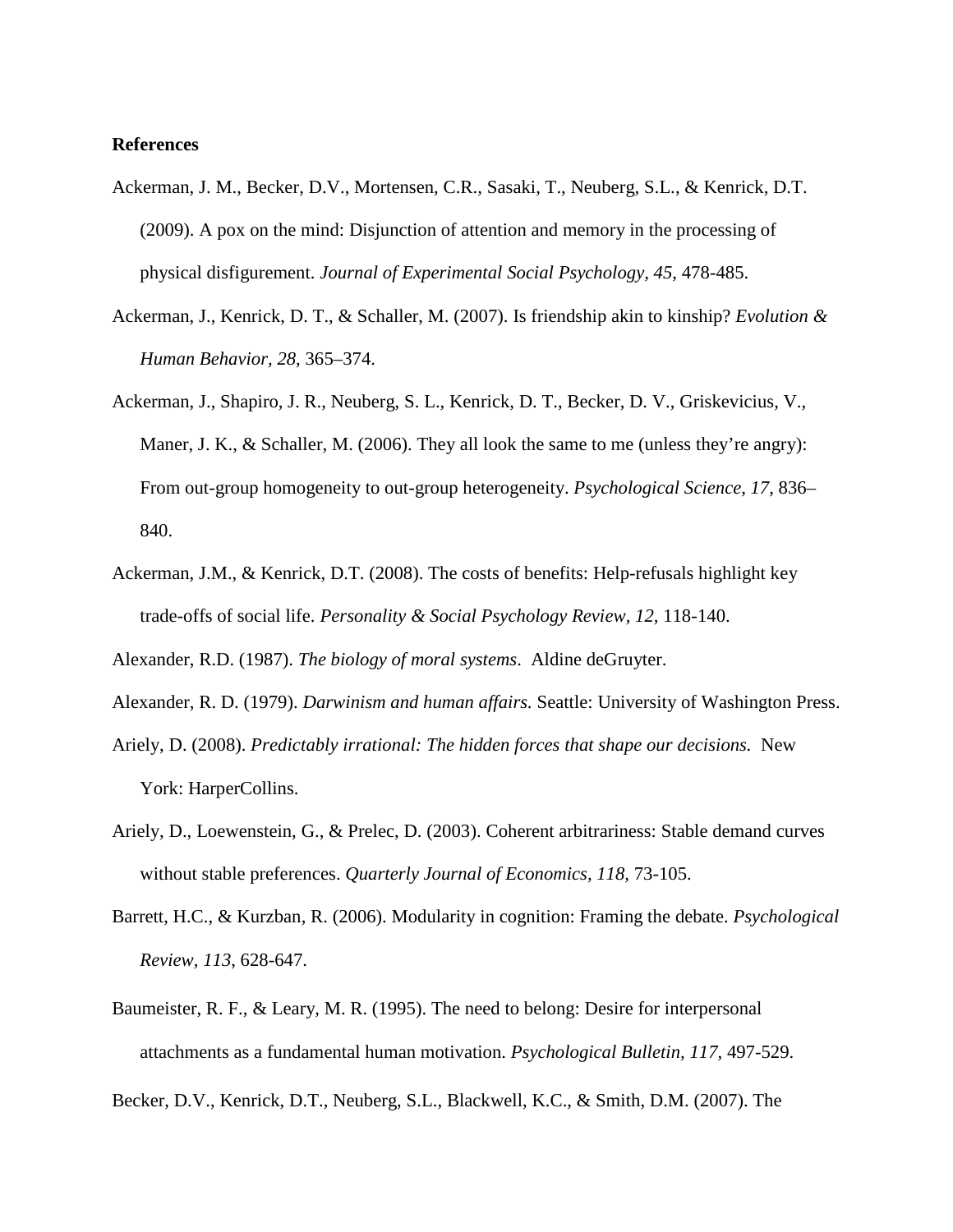confounded nature of angry men and happy women. *Journal of Personality & Social Psychology, 92,* 179-190.

Betzig, L. (1992). Roman polygyny. *Ethology and Sociobiology, 13,* 309-349.

Boyd, R., & Richerson, P. J. (1985). *Culture and the evolutionary process.* Chicago, IL: University of Chicago Press.

Bronfenbrenner, Sichel, & Gardner, 1990;

- Brown, S.L., & Brown, R.M. (2006). Selective investment theory: Recasting the functional signficance of close relationships. Psychological Inquiry, 17, 1–29.
- Buss, D. M. (2007). *Evolutionary psychology: The new science of mind* (3rd ed.). Boston, MA: Allyn & Bacon.
- Carter, C. S. (1992). Oxytocin and sexual behavior. *Neuroscience and Biobehavioral Reviews, 16,* 131–144.
- Cooper, W.S. (1987). Decision theory as a branch of evolutionary theory: A biological derivation of Savage axioms. *Psychological Review, 94*, 395-411.
- Cosmides, L., & Tooby, J. (1992). Cognitive adaptations for social exchange. In J.H. Barkow, L. Cosmides, & J. Tooby (Eds.). *The Adapted Mind*. (pp. 163-228). New York, NY: Oxford University Press.
- Daly, M., & Wilson, M. (1980) Discriminative parental solicitude: A biological perspective. *Journal of Marriage & Family, 42,* 277-288
- Daly, M., & Wilson, M. (1983). *Sex, evolution, and behavior* (2nd edition). Belmont, CA: Wadsworth.
- Daly, M. & Wilson, M. (1988). *Homicide*. New York: Adine de Gruyter.
- Diamond, L.M. (2004). Emerging perspectives on distinctions between romantic love and sexual desire. *Current Directions in Psychological Science, 13,* 116-119.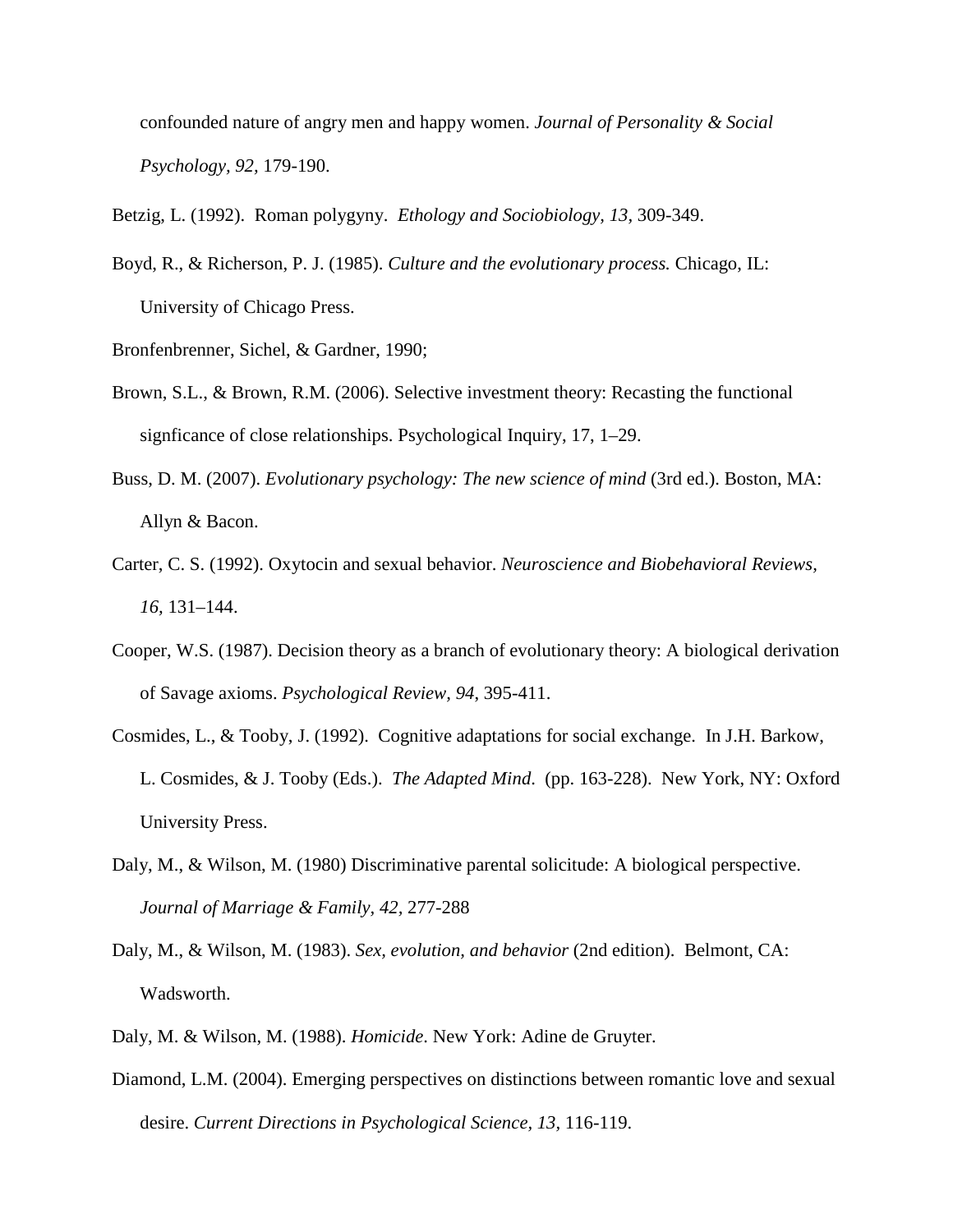- Dijkstra, P., & Buunk, B.P. (1998). Jealousy as a function of rival characteristics: An evolutionary perspective. *Personality & Social Psychology Bulletin, 24,* 1158-1166.
- Dobson, A. P., & and Carter, E. R, (1996). Infectious diseases and human population history. *Bioscience, 46*, 115-126.
- Domjan, M. (2005). Pavlovian conditioning: A functional perspective. *Annual Review of Psychology, 56*, 179-206 10.1146/annurev .psych.55.090902 .141409.
- Duncan, L. A. & Schaller, M. (2009). Prejudicial attitudes toward older adults may be exaggerated when people feel vulnerable to infectious disease: Evidence and implications. *Analyses of Social Issues and Public Policy, 9,* 97-115.
- Duncan, L. A., Schaller, M., & Park, J. H. (2009). Perceived vulnerability to disease: Development and validation of a 15-item self-report instrument. *Personality and Individual Differences, 47,* 541-546.
- Eisenberger, N. I., Lieberman, M. D., & Williams, K. D. (2003). Does rejection hurt? An fMRI study of social exclusion. *Science, 302*, 290-292.
- Ewald, P. W. (1994). *Evolution of infectious disease.* New York: Oxford University Press.
- Fiske, A.P. (1992). The four elementary forms of sociality: Framework for a unified theory of social relations. *Psychological Review, 99,* 689-723.
- Gandolfi, A.E., Gandolfi, A.S., & Barash, D.P. (2002). *Economics as an evolutionary science: From utility to fitness.* Piscataway, NJ: Transaction.
- Gangestad, S. W., & Simpson, J. A. (2000). On the evolutionary psychology of human mating: Trade-offs and strategic pluralism. *Behavioral and Brain Sciences, 23,* 573-587.
- Geary, D.C. (1998). *Male, female: The evolution of human sex differences*. Washington, DC: American Psychological Association.

Geary, D. C. (2000). Evolution and proximate expression of human paternal investment.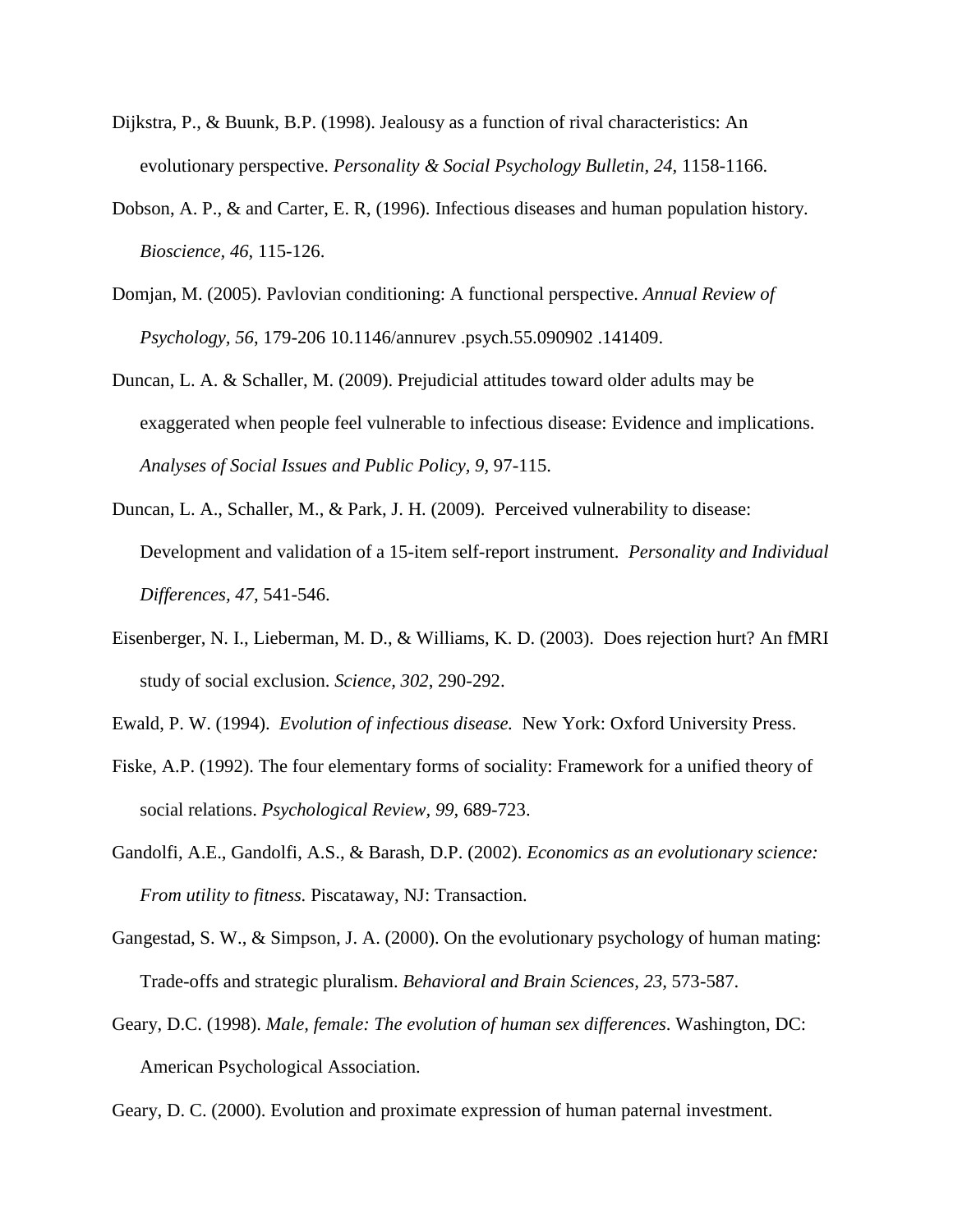*Psychological Bulletin, 126,* 55-77.

- Gigerenzer, G. (2000). *Adaptive thinking: Rationality in the real world.* New York: Oxford University Press.
- Griskevicius, V., Cialdini, R.B., & Kenrick, D.T. (2006). Peacocks, Picasso, and parental investment: The effects of romantic motives on creativity. *Journal of Personality & Social Psychology, 91,* 63-76.
- Griskevicius, V., Goldstein, N., Mortensen, C., Cialdini, R.B., & Kenrick, D.T. (2006). Going along versus going alone: When fundamental motives facilitate strategic (non)conformity. *Journal of Personality & Social Psychology, 91,* 281-294.
- Griskevicius, V., Tybur, J.M., Gangestad, S.W., Perea, E.F., Shapiro, J.R., & Kenrick, D.T. (2009). Aggress to impress: Hostility as an evolved context-dependent strategy. *Journal of Personality & Social Psychology. 96,* 980-994.
- Gutierres, S.E., Kenrick, D.T., & Partch, J. (1999). Contrast effects in self assessment reflect gender differences in mate selection criteria. *Personality & Social Psychology Bulletin, 25,*  1126-1134.
- Haselton, M.G., & Nettle, D. (2006). The paranoid optimist: An integrative evolutionary model of cognitive biases. *Personality and Social Psychology Review, 10*, 47-66.
- Hazan, C., & Diamond, L.M. (2000). The place of attachment in human mating. *Review of General Psychology, 4,* 186-204.
- Hazan, C., & Zeifman, D. (1999). Pair bonds as attachments: Evaluating the evidence. In J. Cassidy & P. R. Shaver (Eds.), *Handbook of attachment: Theory, research, and clinical applications* (pp. 336–354). New York: Guilford.
- Henrich, J and Boyd, R (1998). The evolution of conformist transmission and between-group differences. *Evolution and Human Behavior*, *19*, 215–242.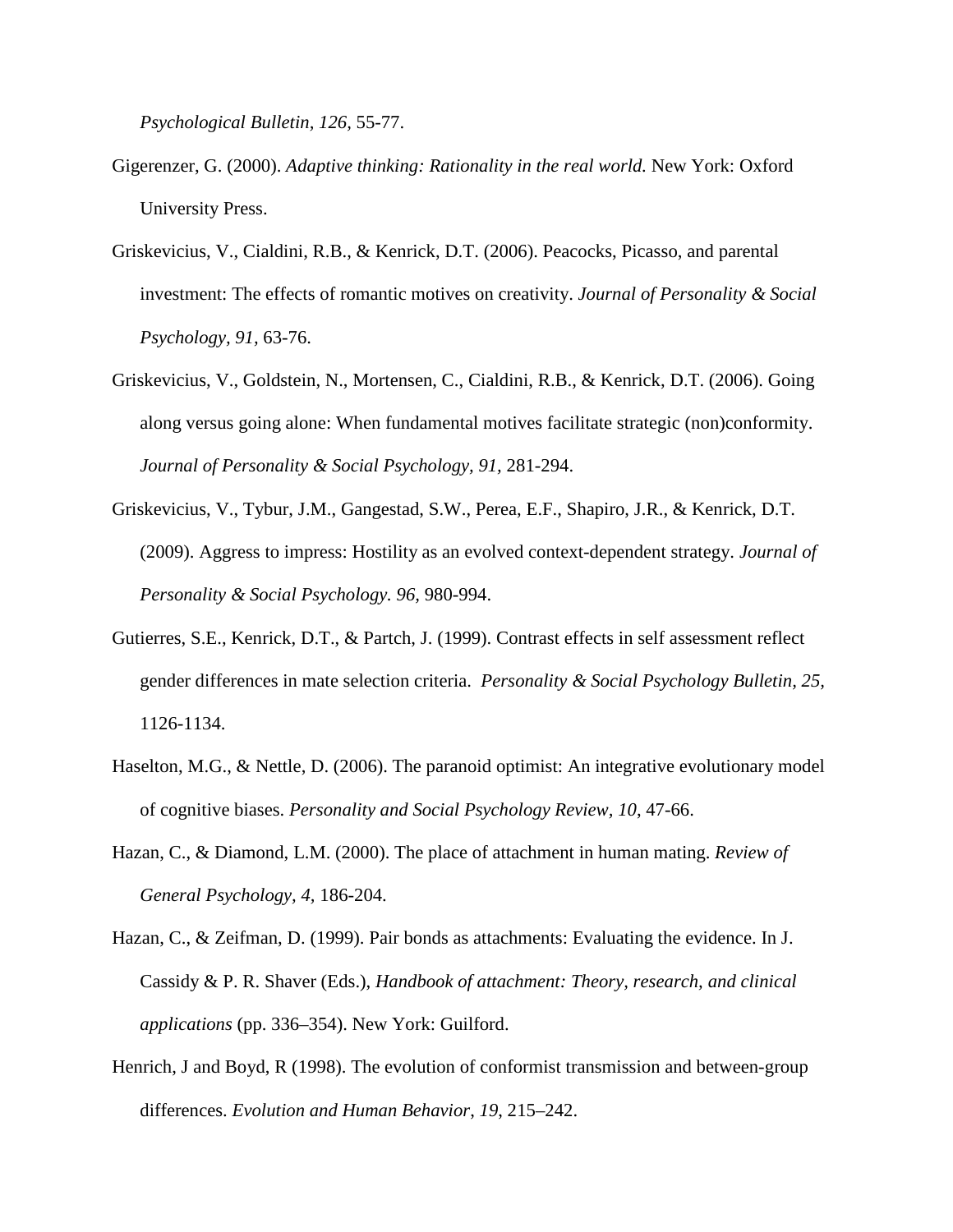- Hill, K., & Hurtado, M. (1989). Hunter-gatherers of the new world. *American Scientist, 77*, 437-443.
- Hrdy, S. H. (1999). *Mother Nature: A history of mothers, infants, and natural selection.* New York: Pantheon.
- Hill, J. (1984). Prestige and reproductive success in man. *Ethology and Sociobiology*, *5*, 77-95. Kahneman, D. 2008;
- Kahneman, D., & Tversky, A. (1979). Prospect theory: An analysis of decision under risk. *Econometrica*, *47*(2), 263-291.
- Kanazawa, S. (2001). De Gustibus *Est* Disputandum. *Social Forces*, 79, 1131-1163.
- Kaplan, H.S., & Gangestad, S.W. (2005). Life history theory and evolutionary psychology. In D.M. Buss (Ed.), *Handbook of evolutionary psychology* (pp. 68-95). Hoboken, NJ: John Wiley & Sons.
- Kenrick, D.T., & Shiota, M.N. (2008). Approach and Avoidance Motivation(s): An Evolutionary Perspective. Pp. 273-288 in A. J. Elliot (Ed.), *Handbook of Approach and Avoidance Motivation.* New York: Psychology Press.
- Kenrick, D.T., Sadalla, E.K., Groth, G., & Trost, M.R. (1990). Evolution, traits, and the stages of human courtship: Qualifying the parental investment model. *Journal of Personality, 58*, 97- 116.
- Kenrick, D.T., Groth, G.R., Trost, M.R., & Sadalla, E.K. (1993). Integrating evolutionary and social exchange perspectives on relationships: Effects of gender, self-appraisal, and involvement level on mate selection criteria. *Journal of Personality and Social Psychology, 64,* 951-969.
- Kenrick, D.T. (2006). A dynamical evolutionary view of love. Pp. 15-34 in R. J. Sternberg & K. Weis, (Eds.) *The New Psychology of Love*. New Haven: Yale University Press.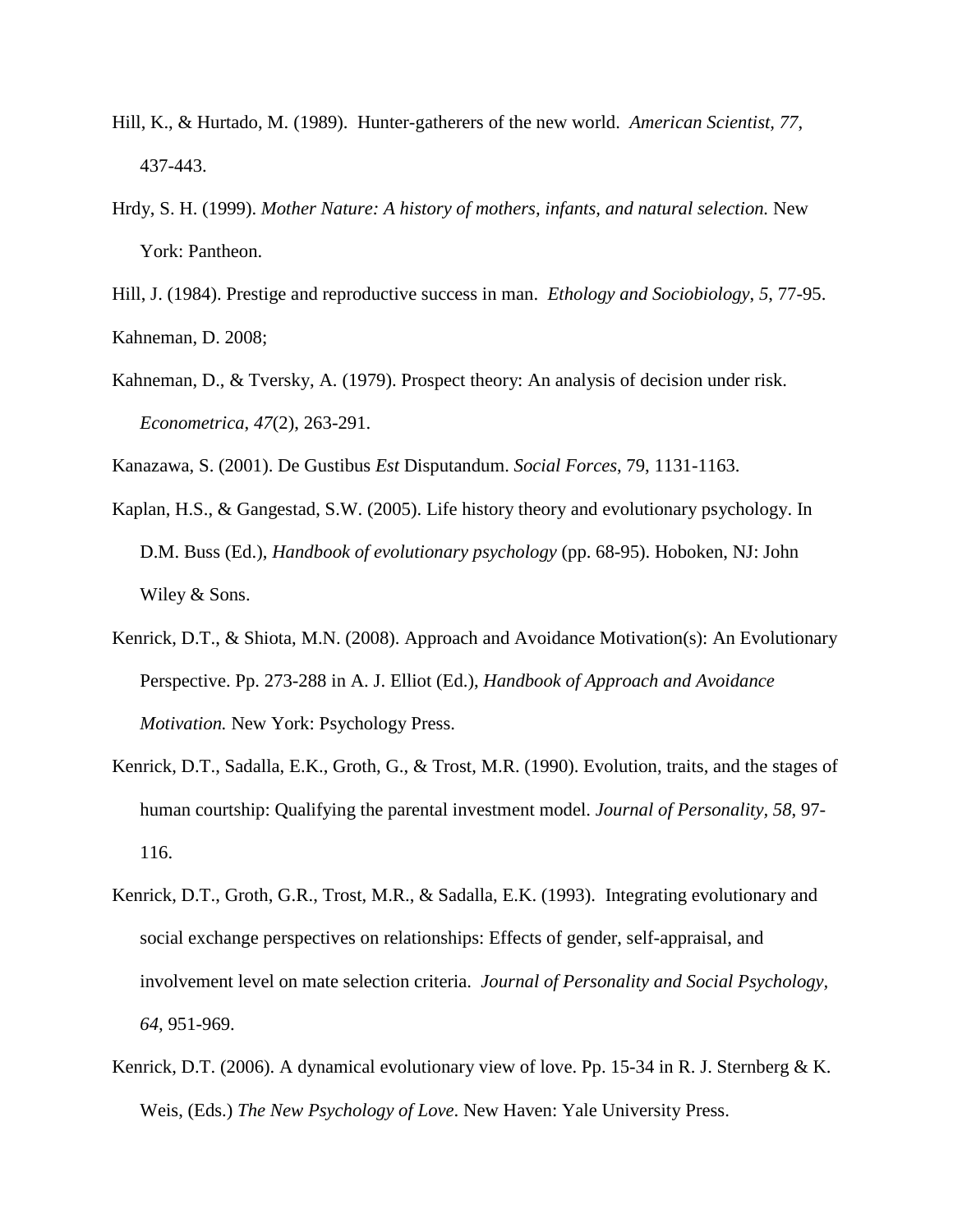- Kenrick, D.T., Griskevicius, V., Neuberg, S.L., & Schaller, M. (2010). Renovating the pyramid of needs: Contemporary extensions built upon ancient foundations. *Perspectives on Psychological Science, 5*, 292–314.
- Kenrick, D.T., Griskevicius, V., Sundie, J.M., Li, N.P., Li, Y.J. & Neuberg, S.L. (2009). Deep rationality: The evolutionary economics of decision-making. *Social cognition, 27,* 764-785.

Kenrick, D.T., Neuberg, S.L., Griskevicius, V., Becker, D.V., Schaller, M. (2010). Goal-Driven Cognition and Functional Behavior: The Fundamental Motives Framework. *Current Directions in Psychological Science,* 19, 63-67.

- Kenrick, D.T., Sundie, J. M. & Kurzban, R. (2008). Cooperation and conflict between kith, kin, and strangers: Game theory by domains. Pp. 353-370 in C. Crawford & D. Krebs (Eds.), *Foundations of Evolutionary Psychology.* NY: Lawrence Erlbaum Associates.
- Kenrick, D.T., Neuberg, S.L., Zierk, K.L., & Krones, J.M. (1994). Evolution and social cognition: Contrast effects as a function of sex, dominance, and physical attractiveness. *Personality & Social Psychology Bulletin, 20,* 210-217.
- Kenrick, D. T., Sadalla, E. K., & Keefe, R. C. (1998). Evolutionary cognitive psychology: The missing heart of modern cognitive science. In C. B. Crawford & D. L. Krebs (Eds.), *Handbook of evolutionary psychology: Ideas, issues, and applications* (pp. 485-514). Mahwah, NJ: Lawrence Erlbaum Associates Publishers.
- Kenrick, D.T., Sundie, J. M., & Kurzban, R. (2008). Cooperation and conflict between kith, kin, and strangers: Game theory by domains. In C. Crawford & D. Krebs (Eds.), *Foundations of evolutionary psychology.* Mahwah, NJ: Erlbaum.
- Klein, S.B., Cosmides, L., Tooby, J., & Chance, S. (2002). Decisions and the evolution of memory: Multiple systems, multiple functions. *Psychological Review, 109,* 306-329

Kurzban, R., & Aktipis, A. (2007). Modularity and the Social Mind: Are Psychologists Too Self-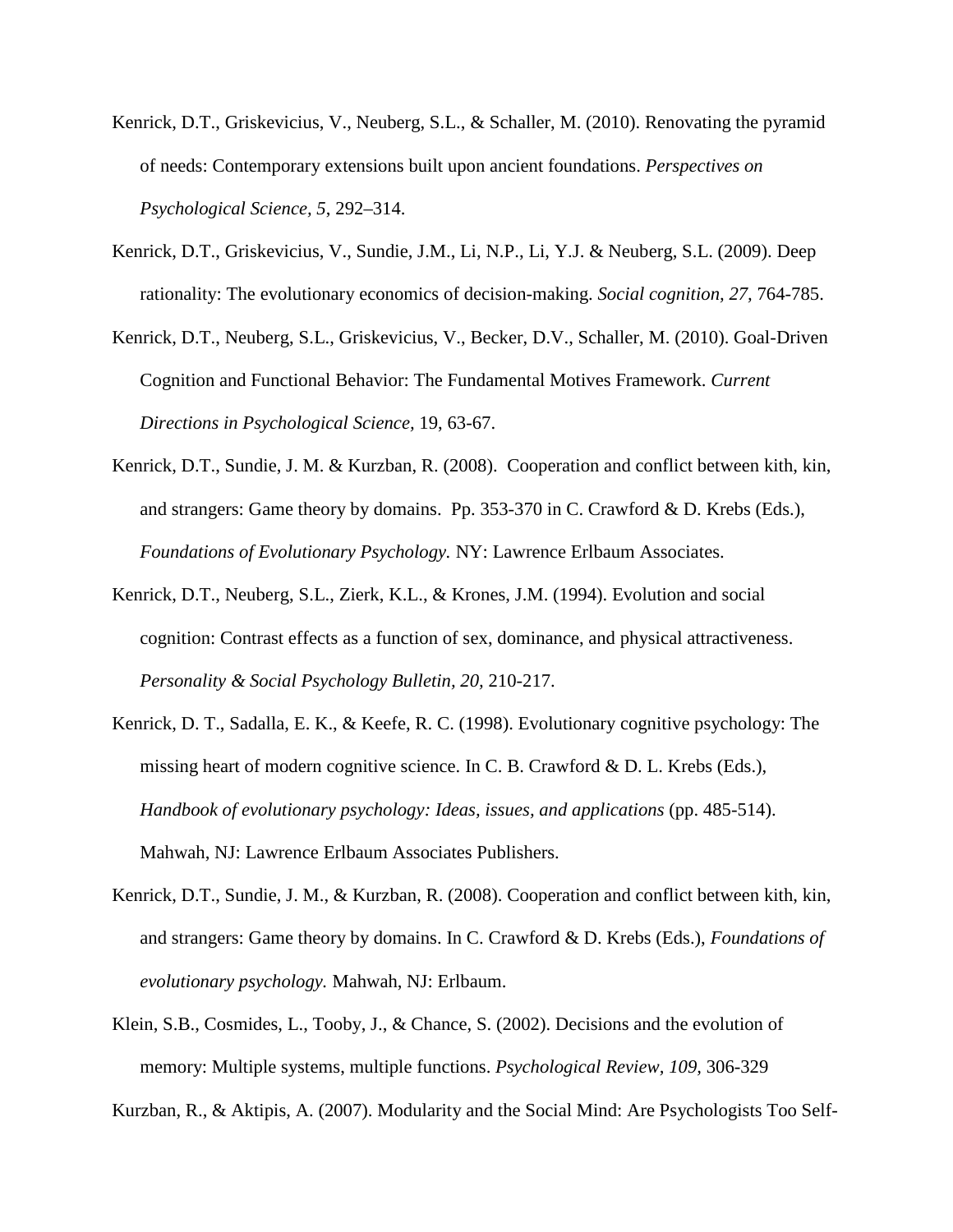Ish? *Personality & Social Psychology Review, 11,* 131-149.

- Laham, S.M., Gonsalkorale, K., & von Hippel, W. (2005). Darwinian grandparenting: Preferential investment in more certain kin. *Personality and Social Psychology Bulletin, 31*, 63-72.
- Lancaster, J.B. (1976). *Primate behavior and the emergence of human culture.* New York: Holt.
- Li, N.P., & Kenrick, D.T. (2006). Sex similarities and differences in preferences for short-term mates: What, whether, and why. *Journal of Personality and Social Psychology*, 90, 468-489.
- MacDonald, G., & Leary, M. R. (2005). Why does social exclusion hurt? The relationship between social and physical pain. *Psychological Bulletin, 131*, 202-223.
- Maner, J.K., Kenrick, D. T., Becker, D.V., Robertson, T.E., Hofer, B., Neuberg, S.L., Delton, A.W., Butner, J., & Schaller, M. (2005). Functional Projection: How Fundamental Social Motives Can Bias Interpersonal Perception. *Journal of Personality and Social Psychology*, 88, 63-78.
- Maner, J.K., Rouby D.A., Gonzaga G.C. (2008) Automatic attention to attractive alternatives: The evolved psychology of relationship maintenance. *Evolution and Human Behavior, 29,* 343-349.
- Maner, J. K., Kenrick, D. T., & Becker, D. V., Delton, A. W., Hofer, B., Wilbur, C. J., & Neuberg, S. L. (2003). Sexually selective cognition: Beauty captures the mind of the beholder. *Journal of Personality and Social Psychology, 6,* 1107-1120.
- Martindale, C. (1980). Subselves. Pp. 193-218 in L. Wheeler (Ed.) *Review of Personality & Social Psychology* Beverly Hills, CA: Sage.
- Mas-Collel, Andreu, Whinston, Michael, and Green, Jerry R. (1995). *Microeconomic theory*. New York: Oxford University Press.

Maslow, A.H. (1943). A theory of human motivation. *Psychological Review, 50*, 370-396.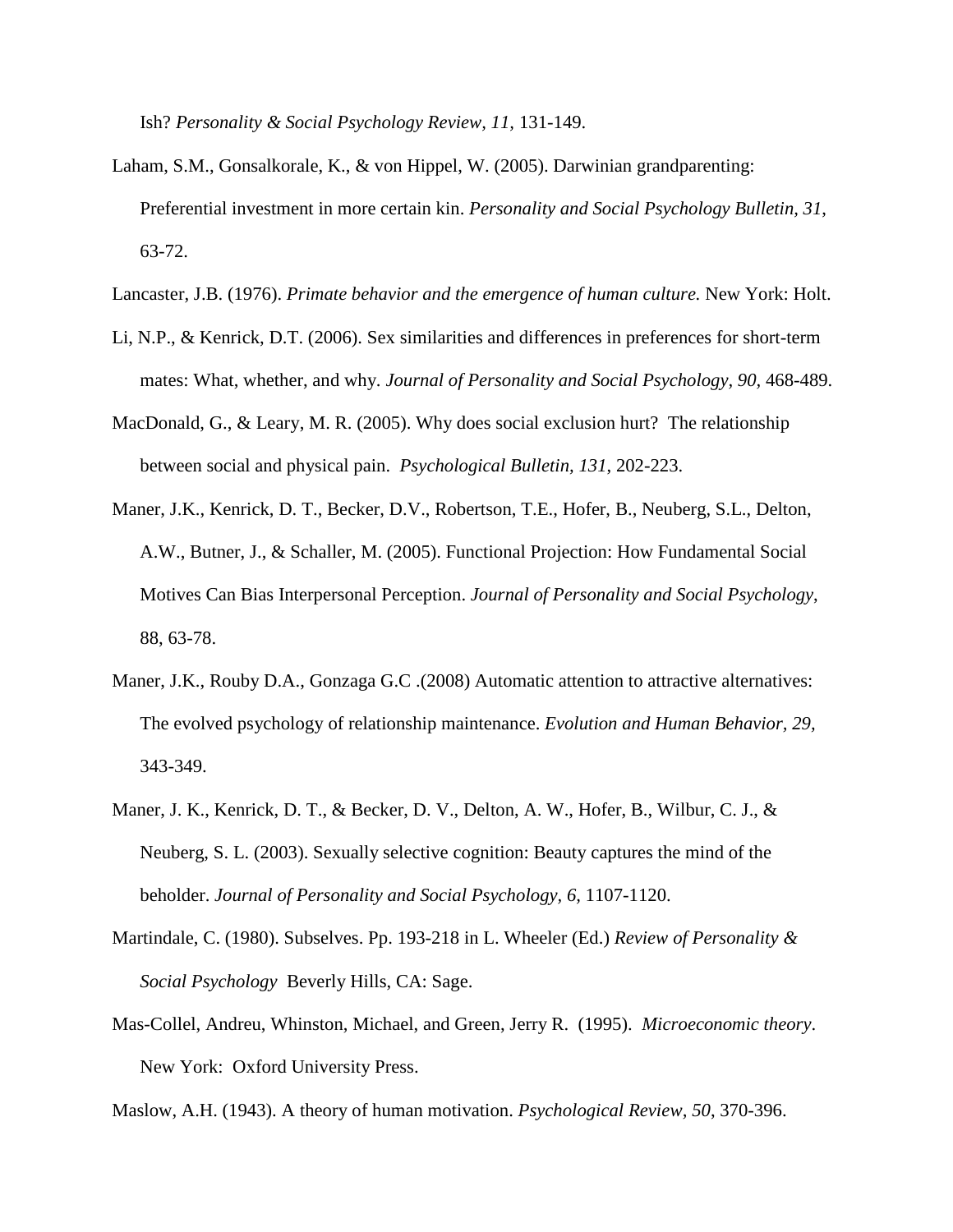- Mortensen, C.R., Becker, D.V., Ackerman, J.M., Neuberg, S.L., & Kenrick, D.T. (2010). Infection Breeds Reticence: The effects of disease salience on self-perceptions of personality and behavioral avoidance tendencies. *Psychological Science, 21,* 440-447
- Navarrete, C. D., Fessler, D. M. T., & Eng, S. J. (2007). Elevated ethnocentrism in the first trimester of pregnancy. *Evolution and Human Behavior, 28,* 60–65.
- Nesse, R. M. (2005). Natural selection and the regulation of defenses: A signal detection analysis of the smoke detector principle. *Evolution and Human Behavior, 26*, 88-105
- Neuberg, S. L., Kenrick, D. T., & Schaller, M. (in press). Human threat management systems: Self-protection and disease avoidance. *Neuroscience and Biobehavioral Reviews.*
- Öhman, A, & Mineka, S. (2001). Fears, phobias, and preparedness: Toward an evolved module of fear and fear learning. *Psychological Review, 108*, 483-522.
- Park, J. H., Faulkner, J., & Schaller, M. (2003). Evolved disease-avoidance processes and contemporary anti-social behavior: Prejudicial attitudes and avoidance of people with physical disabilities. *Journal of Nonverbal Behavior, 27,* 65–87.
- Park, J. H., Schaller, M., & Crandall, C. S. (2007). Pathogen-avoidance mechanisms and the stigmatization of obese people. *Evolution and Human Behavior, 28,* 410–414.
- Plutchik, R. (1980). *Emotion: A psychoevolutionary synthesis.* New York: Harper and Row.
- Ronay, R., & Von Hippel, W. (2010). The presence of an attractive woman elevates testosterone and physical risk taking in young men. *Social Psychological and Personality Science, 1*, 1 57-64.
- Roney, J. R. (2003). Effects of visual exposure to the opposite sex: Cognitive aspects of mate attraction in human males. *Personality and Social Psychology Bulletin, 29,* 393–404.
- Rozin, P., & Royzman, E. (2001). Negativity bias, negativity dominance, and contagion. *Personality and Social Psychology Review, 5*, 296-320.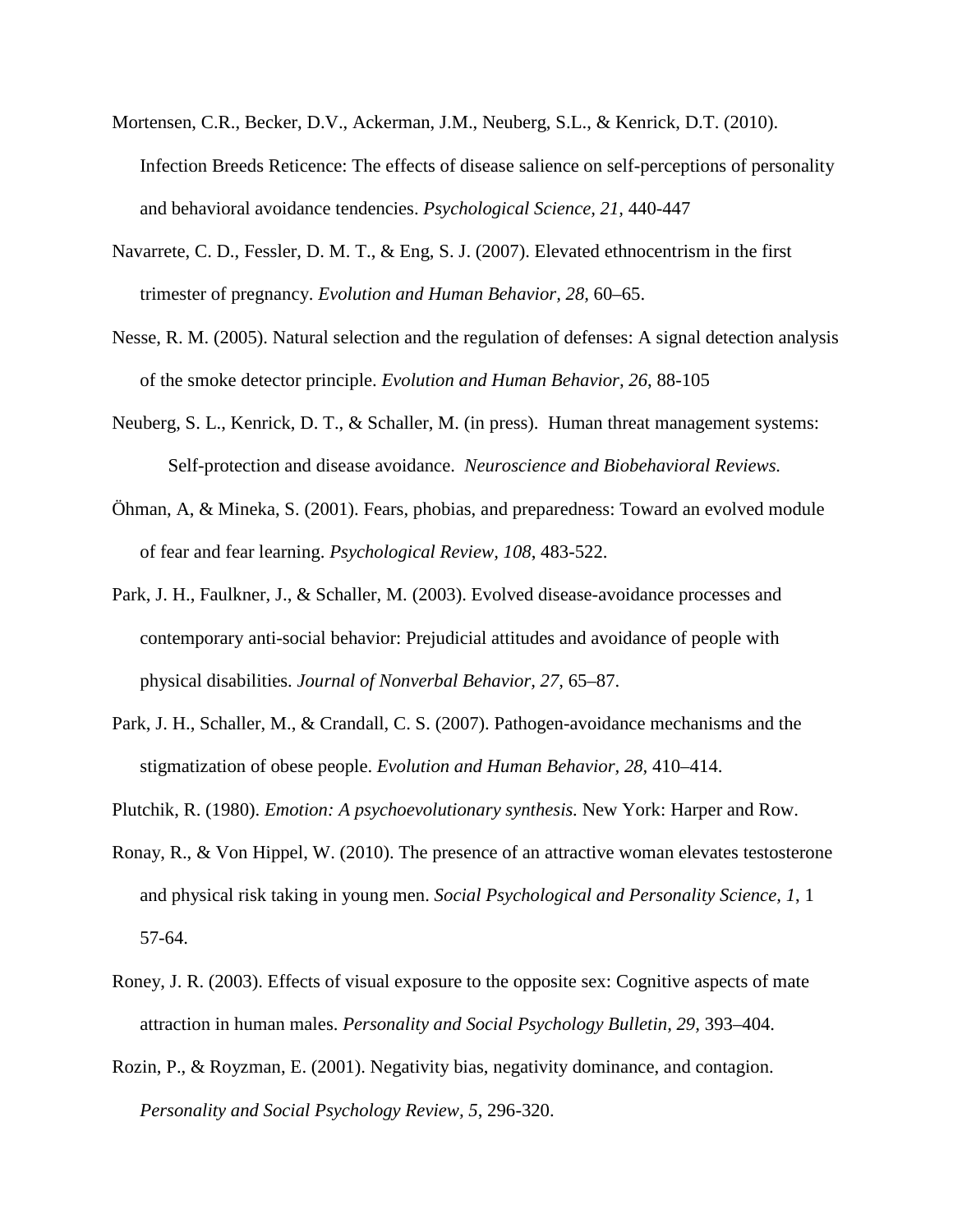- Sadalla, E.K., Kenrick, D. T., & Vershure, B. (1987). Dominance and heterosexual attraction. *Journal of Personality and Social Psychology, 52*, 730-738.
- Schaller, M., & Murray, D. R. (2008). Pathogens, personality and culture: Disease prevalence predicts worldwide variability in sociosexuality, extraversion, and openness to experience. *Journal of Personality and Social Psychology, 95*, 212-221.
- Schaller, M., Park, J. H., & Faulkner, J. (2003). Prehistoric dangers and contemporary prejudices. *European Review of Social Psychology, 14,* 105-137.
- Schaller, M., Park, J.H., & Kenrick, D.T. (2007). Human evolution and social cognition. Pp. 491-504 in R.I.M. Dunbar & L. Barrett (Eds.) Oxford Handbook of Evolutionary Psychology. Oxford, England: Oxford University Press.
- Schaller, M., Park, J. H., & Mueller, A. (2003). Fear of the dark: Interactive effects of beliefs about danger and ambient darkness on ethnic stereotypes. *Personality and Social Psychology Bulletin, 29,* 637–649.
- Scott, J.P. (1980). The functions of emotions in behavioral systems: A systems theory analysis. In R. Plutchik & H. Kellerman (Eds.) *Emotions: Theory, research, and experience.* (Vol. 1). New York: Academic Press.
- Sedikides, C., & Skowronski, J. A. (1997). The symbolic self in evolutionary context. *Personality and Social Psychology Review, 1*, 80-102
- Sherry, D.F. & Shachter, D.L. (1987). The evolution of multiple memory systems*. Psychological Review, 94*, 439-454.
- Simon, H. A. (1955). A behavioral model of rational choice. *Quarterly Journal of Economics, 69,* 99-118.
- Simon, H.A. (1956). Rational choice and the structure of the environment. *Psychological Review, 63,* 129-138.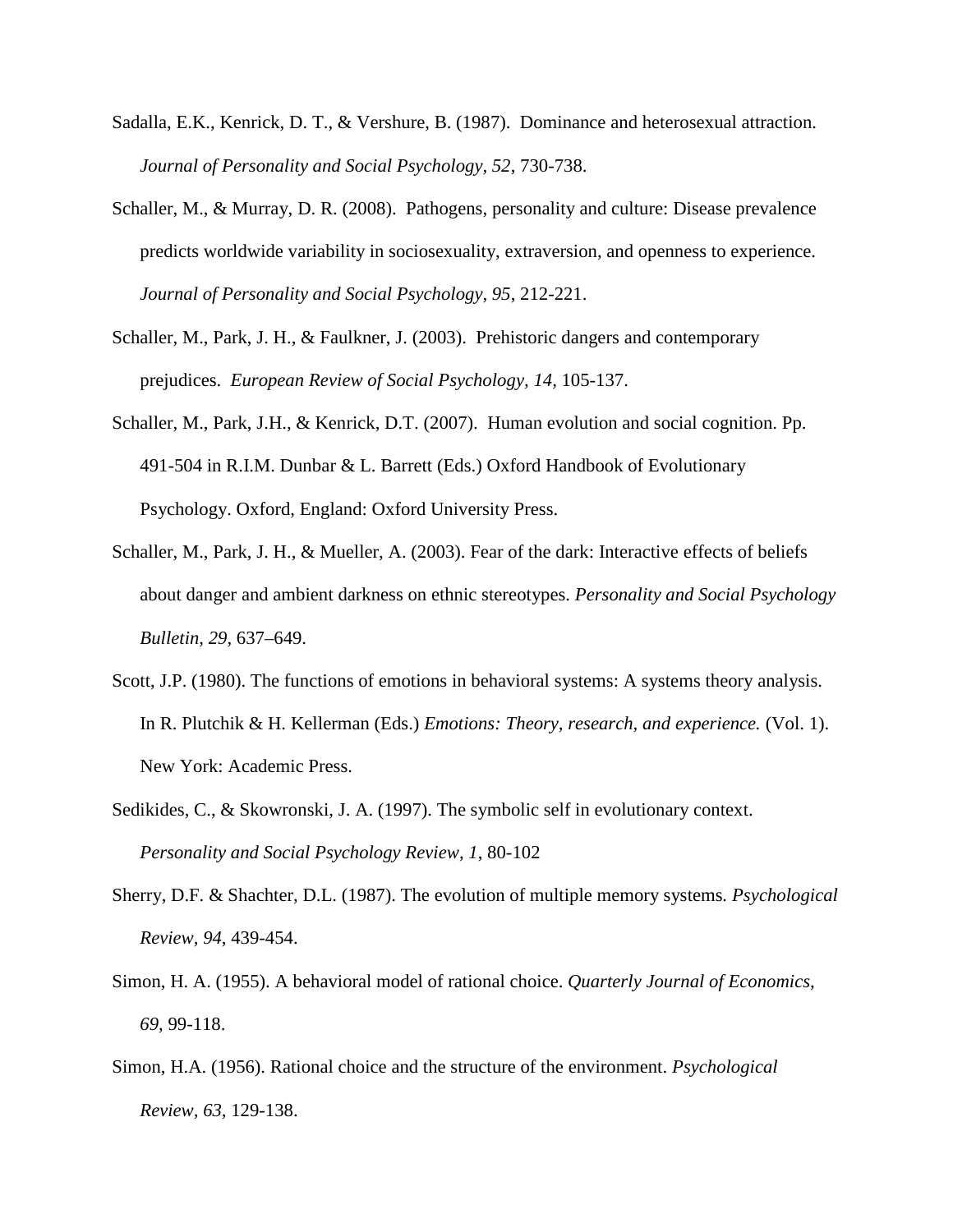- Stearns, S.C., Allal, N., & Mace, R. ((2008). Life history theory and human development. Pp. 47-70 in C. Crawford & D. Krebs (Eds.) *Foundations of Evolutionary Psychology.* New York: Lawrence Erlbaum Associates.
- Stevens, L.E., & Fiske, S.T. (1995). Motivation and cognition in social life: A social survival perspective. *Social cognition, 13,* 189-214.
- Taylor, S. E., Klein, L. C., Lewis, B. P., Gruenewald, T. L., Gurung, R. A. R., & Updegraff, J. A. (2000). Biobehavioral responses to stress in females: Tend-and-befriend, not fight-or-flight. *Psychological Review, 107,* 411–42.
- Sundie, J.M., Kenrick, D.T., Griskevicius, V., Tybur, J., Vohs, K., & Beal, D.J. (in press). Peacocks, Porsches, and Thorsten Veblen: Conspicuous consumption as a sexual signaling system. *Journal of Personality & Social Psychology.*
- Thaler, R.H., & Sunstein, C.R. (2008). *Nudge: Improving decisions about health, wealth, and happiness.* New Haven: Yale University Press.
- Todd, P.M., & Gigerenzer, G. (2007). Mechanisms of ecological rationality: Heuristics and environments that make us smart. Pp. 197-210 in R.I.M. Dunbar and L. Barrett (eds) *Oxford Handbook of Evolutionary Psychology*. Oxford: Oxford University PressTurke & Betzig, 1985
- Tversky, A., & Kahneman, D. (1974). Judgment under Uncertainty: Heuristics and Biases, *Science, 185,* 1124–1131.
- Tybur, J. M., Bryan, A.D., Magnan, R.E., Caldwell-Hooper, A.E. (2011). Smells like safe sex: Olfactory pathogen primes increase intentions to use condoms. *Psychological Science,* In press.
- Veblen, T. (1899). *The theory of the leisure class.* New York, NY: Macmillan.
- Vohs, K.D., & Luce, M.F. (2010). Judgment and decision making. Pp. 733-756 in R.F.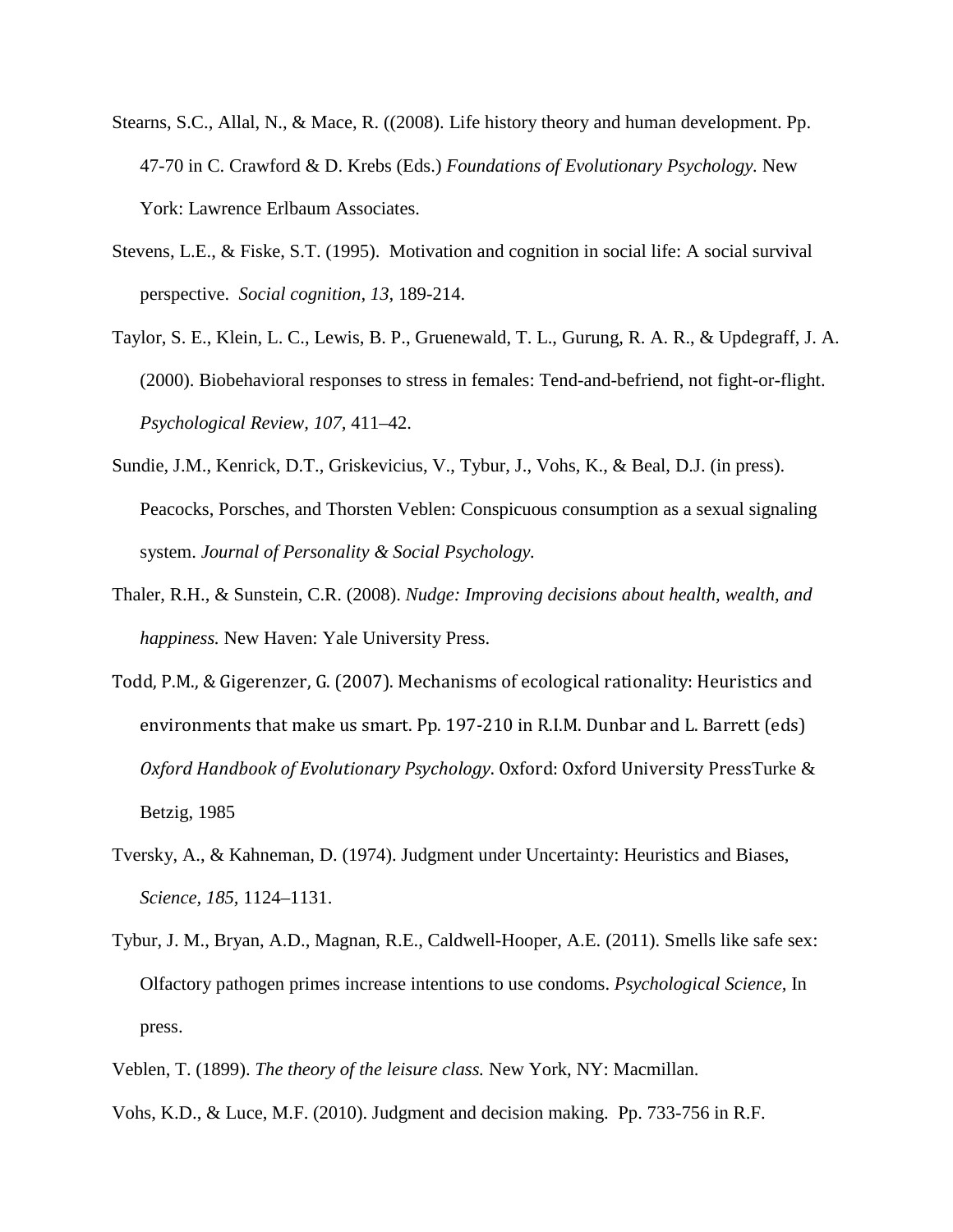Baumeister and E.J. Finkel (eds.) Advanced social psychology: The status of the science. New York: Oxford University Press.

Wang X.T., & Dvorak, R.D. (2010). Sweet guture: Fluctuating blood glucose levels affect future discounting. *Psychological Science, 12*, 183–188.

Wang, X.T. (2002). Risk as reproductive variance. *Evolution and Human Behavior*, *23*, 35–57.

- White, G. M. (1980). Conceptual universals in interpersonal language. *American Anthropologist, 82*, 759-781.
- Wiggins, J. S., & Broughton, R. (1985). The interpersonal circle: A structural model for the integration of personality research. In R. Hogan & W. H. Jones (Eds.), *Perspectives in Personality* (Vol. 1, pp. 1-48). Greenwich: JAI Press.
- Wilson, M. & Daly, M. (1985). Competitiveness, risk-taking, and violence: The young male syndrome. *Ethology and Sociobiology, 6*, 59-73.
- Wisman, A., & Koole,S. L. (2003). Hiding in the crowd: Can mortality salience promote affiliation with others who oppose one's worldviews? *Journal of Personality & SocialPsychology, 84,* 511-526.
- Wolfe, N. D., Dunavan, C. P., & Diamond, J. (2007). Origins of major human infectious diseases. *Nature, 447*, 279-283.
- World Health Organization (2004). The world health report (Annex Table 2). http://www.who.int/whr/2004/annex/topic/en/annex\_2\_en.pdf.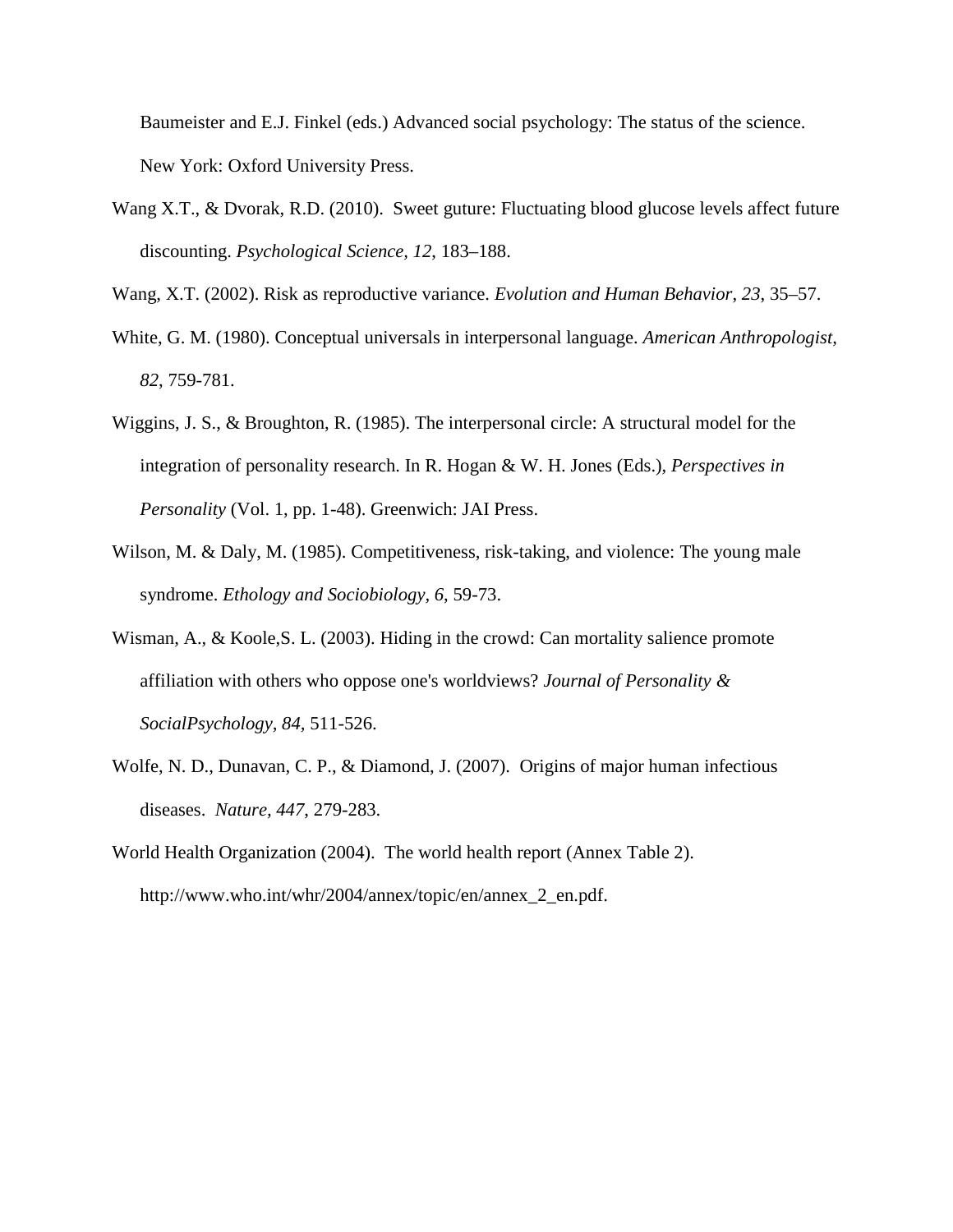*Table 1:* Each executive subself is associated with particular decision biases, and particular priorities likely to alter perceived utility of different outcomes. The table entries are only illustrative examples.

| <b>Subself</b>              | <b>Typical decision</b><br>biases                                                                                                            | <b>Outcomes</b><br>yielding relative<br>utility                                                                                             | <b>Outcomes</b><br>yielding relative<br>disutility                                                                                                   |
|-----------------------------|----------------------------------------------------------------------------------------------------------------------------------------------|---------------------------------------------------------------------------------------------------------------------------------------------|------------------------------------------------------------------------------------------------------------------------------------------------------|
| <b>Affiliation</b>          | Propensity to<br>affiliate and<br>conform when<br>feeling fearful<br>Sensitivity to<br>reciprocity<br>violations.                            | Proximity to<br>alliance partners<br>Equal sharing of<br>resources among<br>alliance partners                                               | Social exclusion<br>Reciprocity<br>violations                                                                                                        |
| <b>Status</b>               | Risky status-<br>yielding activities<br>more attractive<br>for young<br>unmated men and<br>less attractive for<br>women.                     | Dominating<br>competitors<br>(relatively more<br>for men)<br>Basking in<br>reflective glory of<br>group members'<br>achievements            | Deference to<br>more powerful<br>others<br>Public losses of<br>relative status                                                                       |
| <b>Self-Protection</b>      | Rapid detection of<br>anger in male<br>(versus female)<br>faces<br>Enhanced<br>memory of angry<br>outgroup male<br>faces.                    | Higher ratio of<br>ingroup to<br>outgroup<br>members when<br>threats salient.<br>Barriers to<br>outgroup<br>members (e.g.,<br>walls, locks) | Being in a<br>numerical<br>minority when<br>threat salient<br>Presence of<br>threatening<br>outgroup<br>members who<br>are male and/or<br>large.     |
| Disease<br><b>Avoidance</b> | Sensitivity to<br>behaviors (e.g.,<br>sneezing) and<br>morphological<br>cues (e.g. open<br>sores) associated<br>with contagious<br>diseases. | Avoidance of<br>individuals from<br>exotic foreign<br>places<br>Avoidance of<br>individuals with<br>overt cues<br>suggesting<br>pathology   | Contact with<br>strangers<br>Contact with<br>people perceived<br>as likely to carry<br>disease (e.g.,<br>poorer people or<br>elderly<br>individuals) |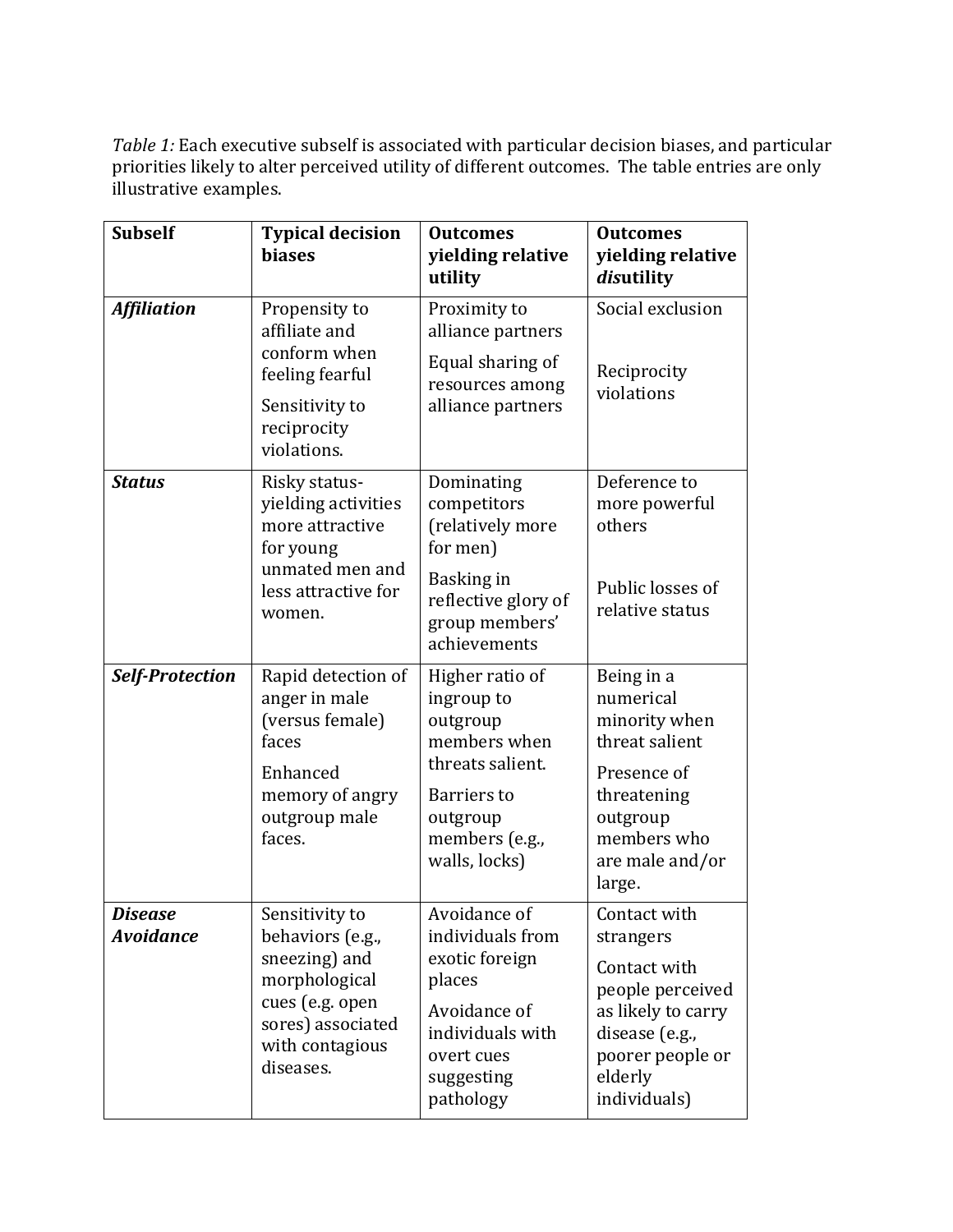| <b>Mate Search</b>    | Males take more<br>risks and resist<br>conformity when<br>mating<br>opportunities are<br>salient.<br>Females are more<br>publicly (but not<br>privately)<br>generous under<br>mating<br>motivation. | For males judging<br>females: Cues to<br>youth, health and<br>fertility<br>For females<br>judging males:<br>Cues to<br>investment as<br>long-term mates,<br>social dominance<br>and physical<br>symmetry in<br>short-term mates. | Poor health,<br>aging cues,<br>assymmetry.<br>Conformity and<br>deference to<br>other males<br>among potential<br>male mates.                                                             |
|-----------------------|-----------------------------------------------------------------------------------------------------------------------------------------------------------------------------------------------------|----------------------------------------------------------------------------------------------------------------------------------------------------------------------------------------------------------------------------------|-------------------------------------------------------------------------------------------------------------------------------------------------------------------------------------------|
| <b>Mate Retention</b> | Attention by<br>women to other<br>physically<br>attractive women.<br>Attention by men<br>to other socially<br>dominant men                                                                          | Communal sharing<br>with relationship<br>partner, rather<br>than equality-<br>based sharing<br>Investment in<br>partner's offspring                                                                                              | Cues to<br>emotional<br>infidelity<br>(relatively more<br>salient to females<br>judging males)<br>Cues to sexual<br>infidelity<br>(relatively more<br>salient to males<br>judging females |
| <b>Kin Care</b>       | Grandparental<br>investment<br>highest by<br>grandmother in<br>daughter's<br>offspring<br>(tracking<br>paternity<br>certainty).                                                                     | Benefits to<br>offspring, and to<br>other relatives<br>(discounted by<br>degree of<br>relatedness)                                                                                                                               | Threats to kin<br>versus non-<br>genetically<br>related alliance<br>partners<br>Perceived<br>favoritism of<br>one's parent<br>towards one's<br>siblings                                   |